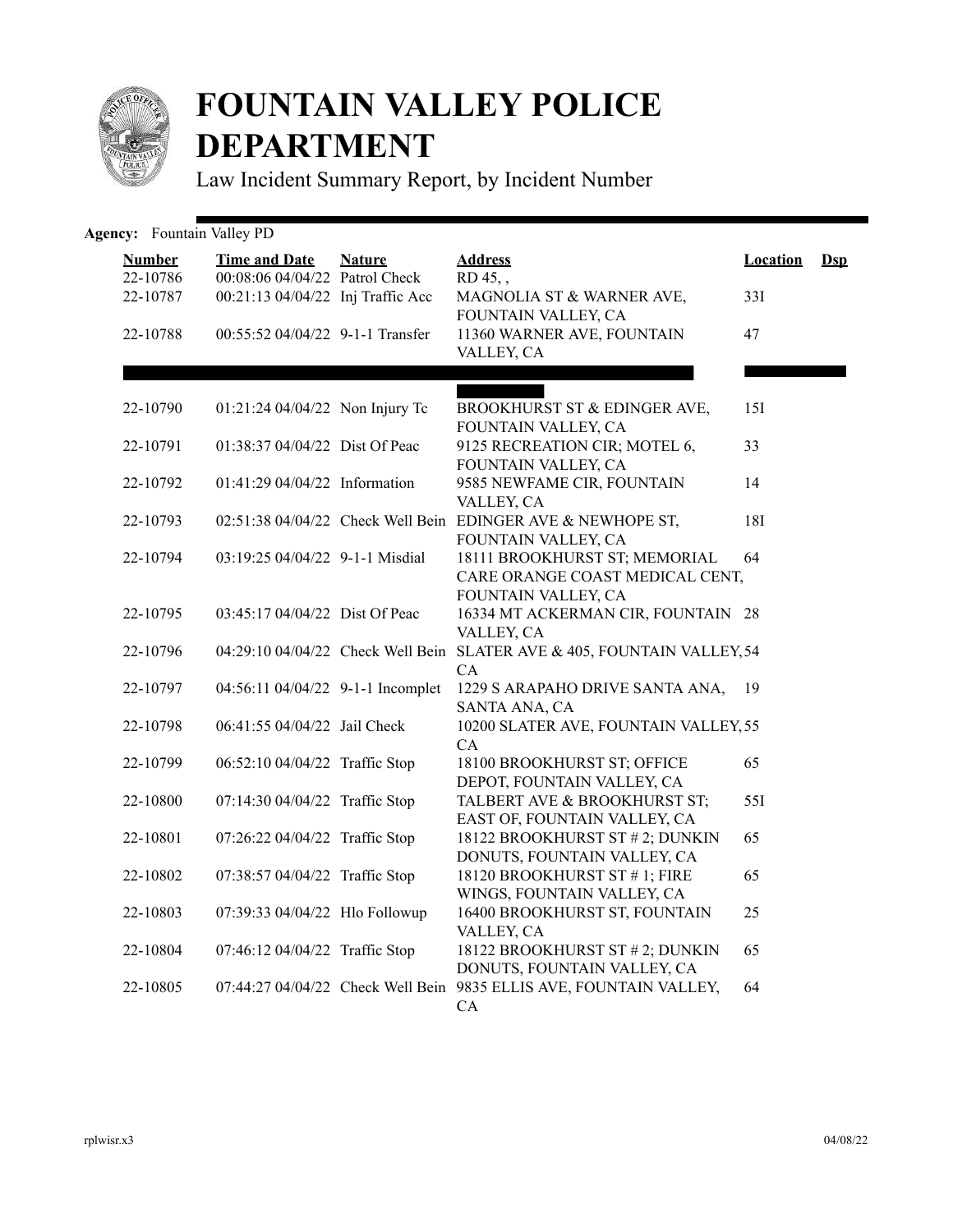| <b>Number</b> | <b>Time and Date</b>              | <b>Nature</b> | <b>Address</b>                                                                        | <b>Location</b> | $\mathbf{Dsp}$ |
|---------------|-----------------------------------|---------------|---------------------------------------------------------------------------------------|-----------------|----------------|
| 22-10806      |                                   |               | 07:49:08 04/04/22 Trans Complaint EDINGER AVE & RICHARDSON ST,<br>FOUNTAIN VALLEY, CA | 28              |                |
| 22-10807      | 07:53:47 04/04/22 Reckless Veh    |               | HARBOR / WARNER, SANTA ANA, CA                                                        | 48              |                |
| 22-10808      | 07:59:05 04/04/22 9-1-1 Open Line |               | 11303 SANDSTONE AVE; NORTHCUTT                                                        | 37              |                |
|               |                                   |               | SCHOOL, FOUNTAIN VALLEY, CA                                                           |                 |                |
| 22-10809      | 08:11:19 04/04/22 Follow Up       |               | 2202 N HATHAWAY SANTA ANA,,                                                           |                 |                |
| 22-10810      | 08:12:03 04/04/22 Traffic Stop    |               | WARNER AVE & LOS JARDINES WEST,                                                       | 46              |                |
|               |                                   |               | FOUNTAIN VALLEY, CA                                                                   |                 |                |
| 22-10811      |                                   |               | 08:24:15 04/04/22 Veh Tampering R 18966 SANTA MARTA ST, FOUNTAIN                      | 72              |                |
|               |                                   |               | VALLEY, CA                                                                            |                 |                |
| 22-10812      |                                   |               | 08:29:19 04/04/22 Check Well Bein BUSHARD ST & ELLIS AVE, FOUNTAIN 64I                |                 |                |
|               |                                   |               | VALLEY, CA                                                                            |                 |                |
| 22-10813      | 08:38:22 04/04/22 9-1-1 Transfer  |               | 11360 WARNER AVE, FOUNTAIN                                                            | 47              |                |
|               |                                   |               | VALLEY, CA                                                                            |                 |                |
| 22-10814      | 08:44:15 04/04/22 Traffic Stop    |               | 18100 BROOKHURST ST; OFFICE                                                           | 65              |                |
|               |                                   |               | DEPOT, FOUNTAIN VALLEY, CA                                                            |                 |                |
| 22-10815      | 08:47:11 04/04/22 9-1-1 Open Line |               | 9796 SLATER AVE, FOUNTAIN VALLEY, 54                                                  |                 |                |
|               |                                   |               | CA                                                                                    |                 |                |
| 22-10816      | 08:49:37 04/04/22 9-1-1 Transfer  |               | 17890 TOIYABE CIR, FOUNTAIN                                                           | 54              |                |
|               |                                   |               | VALLEY, CA                                                                            |                 |                |
| 22-10817      | 08:56:37 04/04/22 Traffic Stop    |               | 18100 BROOKHURST ST; OFFICE                                                           | 65              |                |
|               |                                   |               | DEPOT, FOUNTAIN VALLEY, CA                                                            |                 |                |
| 22-10818      | 09:13:15 04/04/22 Traffic Stop    |               | 9801 TALBERT AVE, FOUNTAIN                                                            | 54              |                |
| 22-10819      |                                   |               | VALLEY, CA<br>18120 BROOKHURST ST #1; FIRE                                            | 65              |                |
|               | 09:23:20 04/04/22 Traffic Stop    |               | WINGS, FOUNTAIN VALLEY, CA                                                            |                 |                |
| 22-10820      | 09:29:55 04/04/22 9-1-1 Transfer  |               | 16613 EUCLID ST, FOUNTAIN VALLEY,                                                     | 37              |                |
|               |                                   |               | CA                                                                                    |                 |                |
| 22-10821      | 09:47:13 04/04/22 Alarm Activatio |               | 18225 BROOKHURST ST # 2, FOUNTAIN 64                                                  |                 |                |
|               |                                   |               | VALLEY, CA                                                                            |                 |                |
| 22-10822      | 09:55:49 04/04/22 9-1-1 Transfer  |               | BROOKHURST ST & 405, FOUNTAIN                                                         | 55              |                |
|               |                                   |               | VALLEY, CA                                                                            |                 |                |
| 22-10823      | 10:12:29 04/04/22 Follow Up       |               | 1054 W SANTA ANA BLVD - APT 40 /                                                      |                 |                |
|               |                                   |               | SANTA ANA,,                                                                           |                 |                |
| 22-10824      | 10:37:14 04/04/22 Walkaway        |               | 9920 TALBERT AVE; OC MEMORIAL                                                         | 64              |                |
|               |                                   |               | HOSPITAL, FOUNTAIN VALLEY, CA                                                         |                 |                |
| 22-10825      | 10:42:55 04/04/22 Vehicle Check   |               | HONEYSUCKLE AVE & FIG ST,                                                             | 23              |                |
|               |                                   |               | FOUNTAIN VALLEY, CA                                                                   |                 |                |
| 22-10826      | 11:00:27 04/04/22 Patrol Check    |               | 10031 STILBITE AVE, FOUNTAIN                                                          | 15              |                |
|               |                                   |               | VALLEY, CA                                                                            |                 |                |
| 22-10827      |                                   |               | 11:18:29 04/04/22 9-1-1 Abandoned 17900 NEWHOPE ST, FOUNTAIN                          | 57              |                |
|               |                                   |               | VALLEY, CA                                                                            |                 |                |
| 22-10828      | 11:13:58 04/04/22 Stolen Veh Rpt  |               | 18181 MESA VERDE CRT, FOUNTAIN                                                        | 65              | <b>INF</b>     |
|               |                                   |               | VALLEY, CA                                                                            |                 |                |
| 22-10829      | 11:21:29 04/04/22 9-1-1 Misdial   |               | 18111 BROOKHURST ST; MEMORIAL                                                         | 64              |                |
|               |                                   |               | CARE ORANGE COAST MEDICAL CENT,                                                       |                 |                |
|               |                                   |               | FOUNTAIN VALLEY, CA                                                                   |                 |                |
| 22-10830      | 11:22:10 04/04/22 Court Order Rcv |               | 16571 SAN ANDRES ST, FOUNTAIN                                                         | 38              |                |
|               |                                   |               | VALLEY, CA                                                                            |                 |                |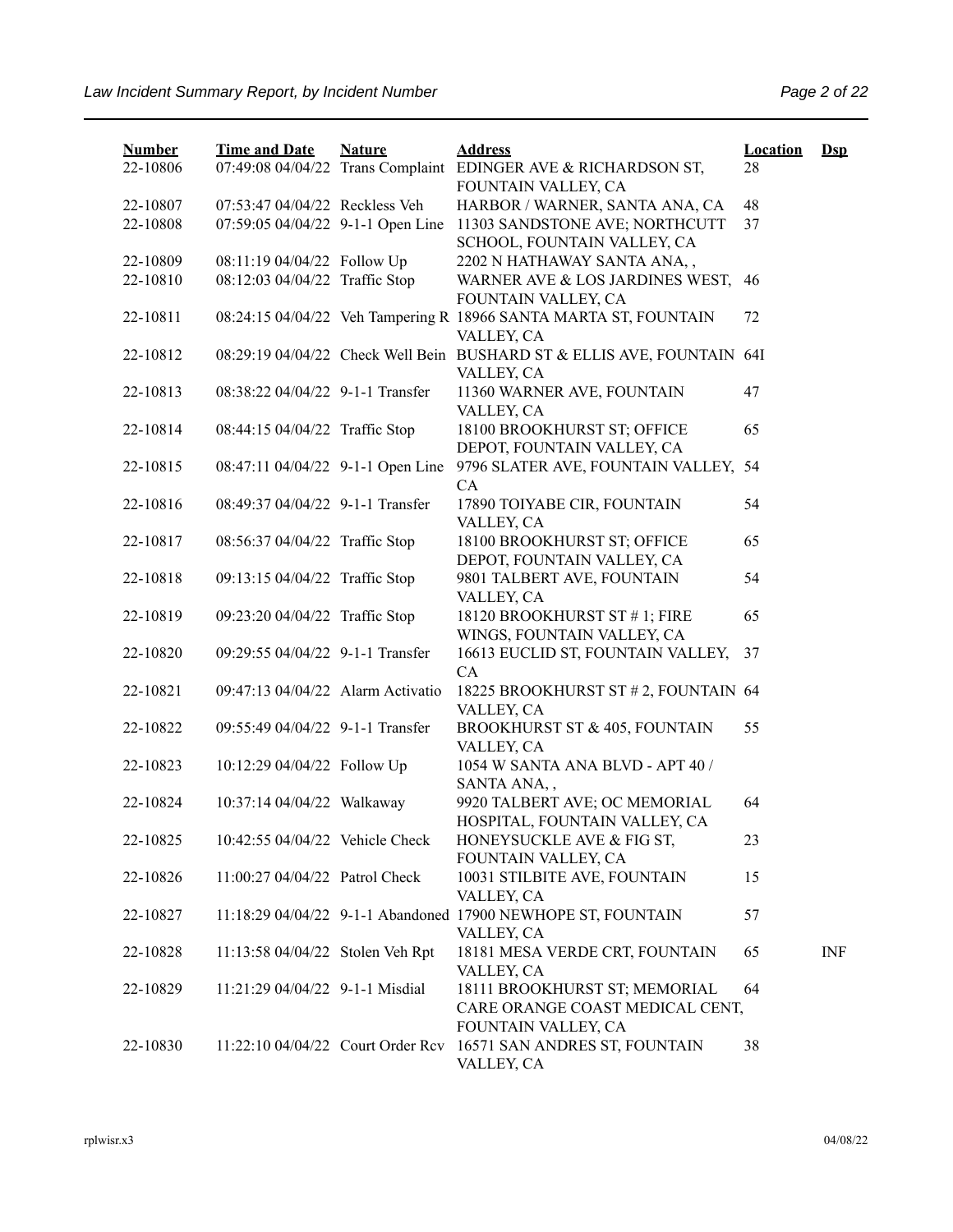| <b>Number</b>        | <b>Time and Date</b>                                                  | <b>Nature</b> | <b>Address</b>                                                                             | <b>Location</b> | $\mathbf{Dsp}$ |
|----------------------|-----------------------------------------------------------------------|---------------|--------------------------------------------------------------------------------------------|-----------------|----------------|
| 22-10831             | 11:25:23 04/04/22 Priv Prop Imp                                       |               | 17375 BROOKHURST ST, FOUNTAIN<br>VALLEY, CA                                                | 44              |                |
| 22-10832             | 11:38:01 04/04/22 9-1-1 Misdial                                       |               | 18111 BROOKHURST ST; MEMORIAL                                                              | 64              |                |
|                      |                                                                       |               | CARE ORANGE COAST MEDICAL CENT,                                                            |                 |                |
| 22-10833             | 11:38:16 04/04/22 Info Entry Only                                     |               | FOUNTAIN VALLEY, CA<br>17358 SAN LUIS ST # 1, FOUNTAIN                                     | 45              |                |
|                      |                                                                       |               | VALLEY, CA                                                                                 |                 |                |
| 22-10834             | 11:42:37 04/04/22 Traffic Hazard                                      |               | BROOKHURST ST & 405, FOUNTAIN                                                              | 54              |                |
| 22-10835             | 12:07:44 04/04/22 Citizen Assist                                      |               | VALLEY, CA                                                                                 |                 |                |
|                      |                                                                       |               | 9600 DOLPHIN AVE; VALLEY VISTA,<br>FOUNTAIN VALLEY, CA                                     | 54              |                |
| 22-10836             | 12:14:37 04/04/22 Business Check                                      |               | 17070 Magnolia ST; ALDI, FOUNTAIN                                                          | 43              |                |
|                      |                                                                       |               | VALLEY, CA                                                                                 |                 |                |
| 22-10838<br>22-10839 | 12:24:58 04/04/22 9-1-1 Transfer<br>12:29:38 04/04/22 Direct Pat/Gran |               | 722 STONERIDGE DRIVE SANTA ANA,,<br>CITY-WIDE,,                                            |                 |                |
| 22-10840             | 12:16:34 04/04/22 Illegal Parking                                     |               | 11630 WARNER AVE; LOS CABALLEROS 48                                                        |                 |                |
|                      |                                                                       |               | WARNER CONDOS, FOUNTAIN VALLEY,                                                            |                 |                |
|                      |                                                                       |               | CA                                                                                         |                 |                |
| 22-10841             | 12:31:24 04/04/22 Alarm Activatio                                     |               | 17099 BROOKHURST ST; SAMS CLUB,                                                            | 44              | <b>UNF</b>     |
|                      |                                                                       |               | FOUNTAIN VALLEY, CA                                                                        |                 |                |
| 22-10842             | 12:31:34 04/04/22 Traffic Hazard                                      |               | BROOKHURST ST & ELLIS AVE,<br>FOUNTAIN VALLEY, CA                                          | 65I             |                |
| 22-10843             | 12:33:57 04/04/22 Receipt                                             |               | 17432 WINEMAST ST, FOUNTAIN                                                                | 44              |                |
|                      |                                                                       |               | VALLEY, CA                                                                                 |                 |                |
| 22-10844             | 12:39:24 04/04/22 9-1-1 Incomplet                                     |               | 9266 GARFIELD AVE, FOUNTAIN                                                                | OUT73           |                |
|                      |                                                                       |               | VALLEY, CA                                                                                 |                 |                |
| 22-10845             | 12:42:01 04/04/22 Traffic Stop                                        |               | 17099 BROOKHURST ST; SAMS CLUB,                                                            | 44              |                |
| 22-10846             | 12:42:16 04/04/22 9-1-1 Transfer                                      |               | FOUNTAIN VALLEY, CA<br>11360 WARNER AVE, FOUNTAIN                                          | 47              |                |
|                      |                                                                       |               | VALLEY, CA                                                                                 |                 |                |
| 22-10847             | 12:43:17 04/04/22 9-1-1 Transfer                                      |               | 11345 SLATER AVE; FOUNTAIN VALLEY 47                                                       |                 |                |
|                      |                                                                       |               | SELF STORAGE, FOUNTAIN VALLEY,                                                             |                 |                |
|                      |                                                                       |               | CA                                                                                         |                 |                |
| 22-10848             | 12:44:12 04/04/22 Traffic Stop                                        |               | TALBERT AVE & BROOKHURST ST,<br>FOUNTAIN VALLEY, CA                                        | 55I             |                |
| 22-10849             | 12:45:06 04/04/22 Outside Agency                                      |               | 11360 WARNER AVE #251, FOUNTAIN                                                            | 47              |                |
|                      |                                                                       |               | VALLEY, CA                                                                                 |                 |                |
|                      |                                                                       |               |                                                                                            | $\blacksquare$  |                |
|                      |                                                                       |               |                                                                                            |                 |                |
| 22-10851             | 12:51:16 04/04/22 Traffic Stop                                        |               | BUSHARD ST & TALBERT AVE; SOUTH 54I                                                        |                 |                |
| 22-10852             |                                                                       |               | OF, FOUNTAIN VALLEY, CA<br>12:54:28 04/04/22 9-1-1 Abandoned 9920 TALBERT AVE; OC MEMORIAL | 64              |                |
|                      |                                                                       |               | HOSPITAL, FOUNTAIN VALLEY, CA                                                              |                 |                |
| 22-10853             | 13:01:18 04/04/22 9-1-1 Open Line                                     |               | 11180 WARNER AVE #155;                                                                     | 47              |                |
|                      |                                                                       |               | LABORATORY CORP OF AMERICA,                                                                |                 |                |
|                      |                                                                       |               | FOUNTAIN VALLEY, CA                                                                        |                 |                |
| 22-10855             | 13:09:55 04/04/22 9-1-1 Open Line                                     |               | 18962 MT DEMETER CIR, FOUNTAIN                                                             | 72              |                |
|                      |                                                                       |               | VALLEY, CA                                                                                 |                 |                |
| 22-10856             | 13:15:34 04/04/22 Traffic Stop                                        |               | BUSHARD ST & EDINGER AVE,<br>FOUNTAIN VALLEY, CA                                           | 14I             |                |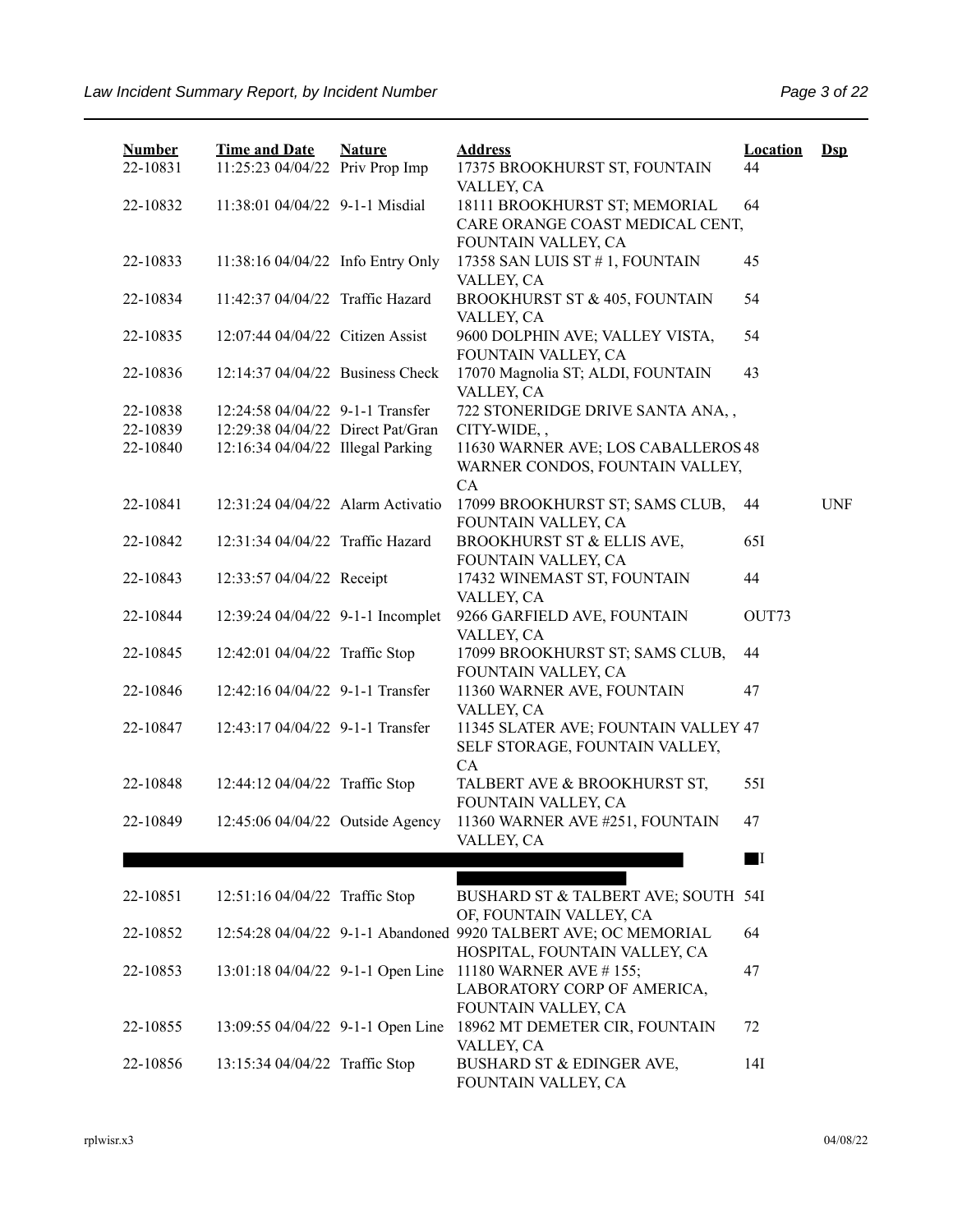| <b>Number</b><br>22-10857 | <b>Time and Date</b>              | <b>Nature</b> | <b>Address</b><br>13:22:30 04/04/22 Check Well Bein 18533 BROOKHURST ST; AUTOZONE,  | <b>Location</b><br>74 | $Dep$      |
|---------------------------|-----------------------------------|---------------|-------------------------------------------------------------------------------------|-----------------------|------------|
| 22-10858                  | 13:35:31 04/04/22 Traffic Stop    |               | FOUNTAIN VALLEY, CA<br>HARBOR BLVD & EDINGER AVE,<br>FOUNTAIN VALLEY, CA            | 29                    |            |
| 22-10859                  | 13:35:58 04/04/22 9-1-1 Transfer  |               | 11300 WARNER AVE # D112, FOUNTAIN 47<br>VALLEY, CA                                  |                       |            |
| 22-10860                  | 13:39:35 04/04/22 Reckless Veh    |               | MAGNOLIA ST & 405, FOUNTAIN<br>VALLEY, CA                                           | 33                    |            |
| 22-10861                  | 13:41:42 04/04/22 Receipt         |               | 8938 MARTIN AVE, FOUNTAIN VALLEY, 72<br>CA                                          |                       |            |
| 22-10862                  | 13:52:47 04/04/22 Fraud Rpt       |               | 10674 LA BAHIA AVE, FOUNTAIN<br>VALLEY, CA                                          | 56                    | <b>INF</b> |
| 22-10863                  | 14:12:41 04/04/22 Traffic Stop    |               | BROOKHURST ST & EDINGER AVE,<br>FOUNTAIN VALLEY, CA                                 | 15I                   |            |
| 22-10864                  | 14:14:57 04/04/22 9-1-1 Misdial   |               | 18111 BROOKHURST ST; MEMORIAL<br>CARE ORANGE COAST MEDICAL CENT,                    | 64                    |            |
| 22-10865                  | 14:13:57 04/04/22 Citizen Assist  |               | FOUNTAIN VALLEY, CA<br>8727 ROGUE RIVER AVE, FOUNTAIN<br>VALLEY, CA                 | 62                    |            |
| 22-10866                  | 14:30:11 04/04/22 Traffic Stop    |               | SLATER AVE & BUSHARD ST,<br>FOUNTAIN VALLEY, CA                                     | 44I                   |            |
| 22-10867                  | 14:36:31 04/04/22 9-1-1 Transfer  |               | 18305 MT LANGLEY ST; THE STORAGE 66<br>PLACE, FOUNTAIN VALLEY, CA                   |                       |            |
| 22-10868                  | 14:40:05 04/04/22 Fraud Rpt       |               | 8893 WREN AVE, FOUNTAIN VALLEY,<br>CA                                               | 72                    | <b>TRA</b> |
| 22-10869                  | 14:42:39 04/04/22 9-1-1 Open Line |               | 18636 COTTONWOOD ST, FOUNTAIN<br>VALLEY, CA                                         | 73                    |            |
| 22-10870                  | 14:56:13 04/04/22 9-1-1 Transfer  |               | 9269 CALADIUM AVE, FOUNTAIN<br>VALLEY, CA                                           | 23                    |            |
| 22-10871                  | 15:10:36 04/04/22 Reckless Veh    |               | 17980 MAGNOLIA ST; CHEVRON GAS,<br>FOUNTAIN VALLEY, CA                              | 53                    |            |
| 22-10872                  | 15:12:12 04/04/22 Abandoned Veh   |               | 11383 STONECRESS AVE, FOUNTAIN<br>VALLEY, CA                                        | 37                    |            |
| 22-10873                  | 15:33:37 04/04/22 Reckless Veh    |               | MAGNOLIA ST & SLATER AVE,<br>FOUNTAIN VALLEY, CA                                    | 43I                   |            |
| 22-10874                  | 15:39:29 04/04/22 Traffic Stop    |               | STONECRESS AVE & SUGARLOAF ST,<br>FOUNTAIN VALLEY, CA                               | 37                    |            |
| 22-10875                  |                                   |               | 15:48:21 04/04/22 Check Well Bein HARBOR BLVD & EDINGER AVE,<br>FOUNTAIN VALLEY, CA | OUT <sub>29</sub>     |            |
| 22-10876                  | 15:55:46 04/04/22 9-1-1 Misdial   |               | 18111 BROOKHURST ST # 2100; QUEST 64<br>DIAGNOSTICS, FOUNTAIN VALLEY, CA            |                       |            |
| 22-10877                  | 15:58:45 04/04/22 Trans Complaint |               | 10020 WARNER AVE; CHEVRON GAS,<br>FOUNTAIN VALLEY, CA                               | 45                    |            |
| 22-10878                  | 16:03:02 04/04/22 Hlo Followup    |               | HARBOR BLVD & EDINGER AVE,<br>FOUNTAIN VALLEY, CA                                   | 29                    |            |
| 22-10879                  | 16:21:46 04/04/22 Keep The Peace  |               | 10596 MORNING GLORY CIR,<br>FOUNTAIN VALLEY, CA                                     | 16                    |            |
| 22-10880                  |                                   |               | 16:20:40 04/04/22 Check Well Bein 18601 BROOKHURST ST, FOUNTAIN<br>VALLEY, CA       | 74                    |            |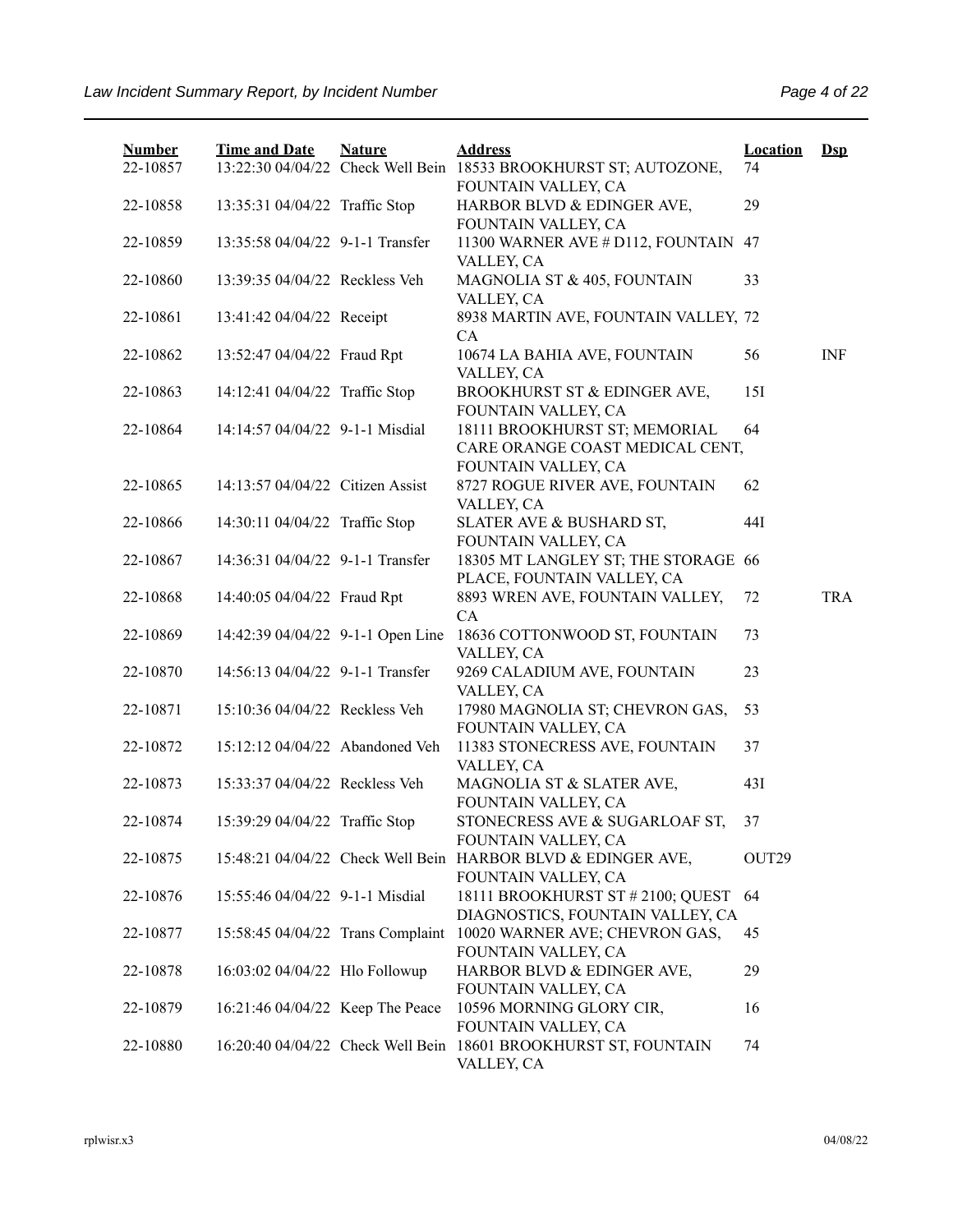| <b>Number</b><br>22-10881 | <b>Time and Date</b><br>17:15:07 04/04/22 Hailed By Citiz | <b>Nature</b> | <b>Address</b><br>10020 WARNER AVE; CHEVRON GAS,                                                                    | <b>Location</b><br>45 | $Ds$       |
|---------------------------|-----------------------------------------------------------|---------------|---------------------------------------------------------------------------------------------------------------------|-----------------------|------------|
| 22-10882                  |                                                           |               | FOUNTAIN VALLEY, CA<br>17:38:59 04/04/22 Check Well Bein 16566 NEWHOPE ST; LOS AMIGOS HS,<br>FOUNTAIN VALLEY, CA    | 38                    |            |
| 22-10883                  | 17:41:58 04/04/22 9-1-1 Transfer                          |               | 11899 RUBY CT,,                                                                                                     |                       |            |
| 22-10884<br>22-10885      | 17:50:39 04/04/22 9-1-1 Misdial                           |               | X:-118.070873, Y:33.727893,,<br>18:10:33 04/04/22 Check Well Bein MAGNOLIA ST & TALBERT AVE,<br>FOUNTAIN VALLEY, CA | 53I                   |            |
| 22-10886                  | 18:12:29 04/04/22 9-1-1 Transfer                          |               | 18128 MT WASHINGTON ST, FOUNTAIN 67<br>VALLEY, CA                                                                   |                       |            |
| 22-10887                  | 18:20:18 04/04/22 Jail Check                              |               | 10200 SLATER AVE, FOUNTAIN VALLEY, 55<br>CA                                                                         |                       |            |
| 22-10888                  | 18:20:03 04/04/22 9-1-1 Misdial                           |               | 9444 SHRIKE AVE, FOUNTAIN VALLEY, 73<br>CA                                                                          |                       |            |
| 22-10889                  | 18:58:22 04/04/22 Citizen Assist                          |               | 9444 SHRIKE AVE, FOUNTAIN VALLEY, 73<br>CA                                                                          |                       |            |
| 22-10890                  | 18:32:32 04/04/22 9-1-1 Transfer                          |               | ELLIS / CHALK,,                                                                                                     |                       |            |
| 22-10891                  | 18:38:46 04/04/22 Follow Up                               |               | 10200 SLATER AVE, FOUNTAIN VALLEY, 55<br>CA                                                                         |                       |            |
| 22-10892                  | 18:43:12 04/04/22 9-1-1 Open Line                         |               | 3918 W LEHNHARDT, SANTA ANA, CA                                                                                     |                       |            |
| 22-10893                  | 18:45:23 04/04/22 9-1-1 Transfer                          |               | 11300 WARNER AVE # A219, FOUNTAIN 47<br>VALLEY, CA                                                                  |                       |            |
| 22-10894                  | 18:45:44 04/04/22 Fraud Rpt                               |               | 17050 SAN MATEO ST, FOUNTAIN<br>VALLEY, CA                                                                          | 45                    | <b>INF</b> |
| 22-10895                  | 19:05:12 04/04/22 Property Rpt                            |               | 10200 SLATER AVE, FOUNTAIN VALLEY, 55<br>CA                                                                         |                       | <b>INF</b> |
| 22-10896                  | 19:09:18 04/04/22 Traffic Stop                            |               | HARBOR / WARNER, SANTA ANA, CA                                                                                      | 48                    |            |
| 22-10897                  | 19:30:20 04/04/22 9-1-1 Incomplet                         |               | 18808 BROOKHURST ST; TURNERS<br>OUTDOORSMEN, FOUNTAIN VALLEY,<br>CA                                                 | 75                    |            |
| 22-10898                  | 19:37:21 04/04/22 9-1-1 Open Line                         |               | 18279 BROOKHURST ST #3, FOUNTAIN 64<br>VALLEY, CA                                                                   |                       |            |
| 22-10899                  | 19:37:34 04/04/22 Petty Theft Rpt                         |               | 18295 BROOKHURST ST; T J MAXX,<br>FOUNTAIN VALLEY, CA                                                               | 64                    | <b>INA</b> |
|                           |                                                           |               |                                                                                                                     |                       |            |
|                           |                                                           |               |                                                                                                                     |                       |            |
| 22-10901                  | 20:03:19 04/04/22 9-1-1 Misdial                           |               | 17200 BROOKHURST ST; 24 HR<br>FITNESS, FOUNTAIN VALLEY, CA                                                          | 45                    |            |
| 22-10902                  | 20:14:16 04/04/22 Traffic Stop                            |               | HARBOR BLVD & EDINGER AVE,<br>FOUNTAIN VALLEY, CA                                                                   | 29                    |            |
| 22-10903                  | 20:27:23 04/04/22 Ped Check                               |               | 16111 HARBOR BLVD; CURACAO;<br>REAR, FOUNTAIN VALLEY, CA                                                            | 28                    |            |
| 22-10904                  | 21:15:21 04/04/22 Traffic Stop                            |               | HEIL AVE & MAGNOLIA ST, FOUNTAIN 23I<br>VALLEY, CA                                                                  |                       |            |
| 22-10905                  | 21:19:29 04/04/22 Trans Complaint                         |               | 10950 WARNER AVE; 7 ELEVEN,<br>FOUNTAIN VALLEY, CA                                                                  | 46                    |            |
| 22-10906                  | 21:32:33 04/04/22 Vehicle Check                           |               | 17615 LOS JARDINES EAST; COX<br>SCHOOL, FOUNTAIN VALLEY, CA                                                         | 56                    |            |
| 22-10907                  | 21:42:49 04/04/22 Traffic Stop                            |               | HARBOR BLVD & LILAC AVE,<br>FOUNTAIN VALLEY, CA                                                                     | 191                   |            |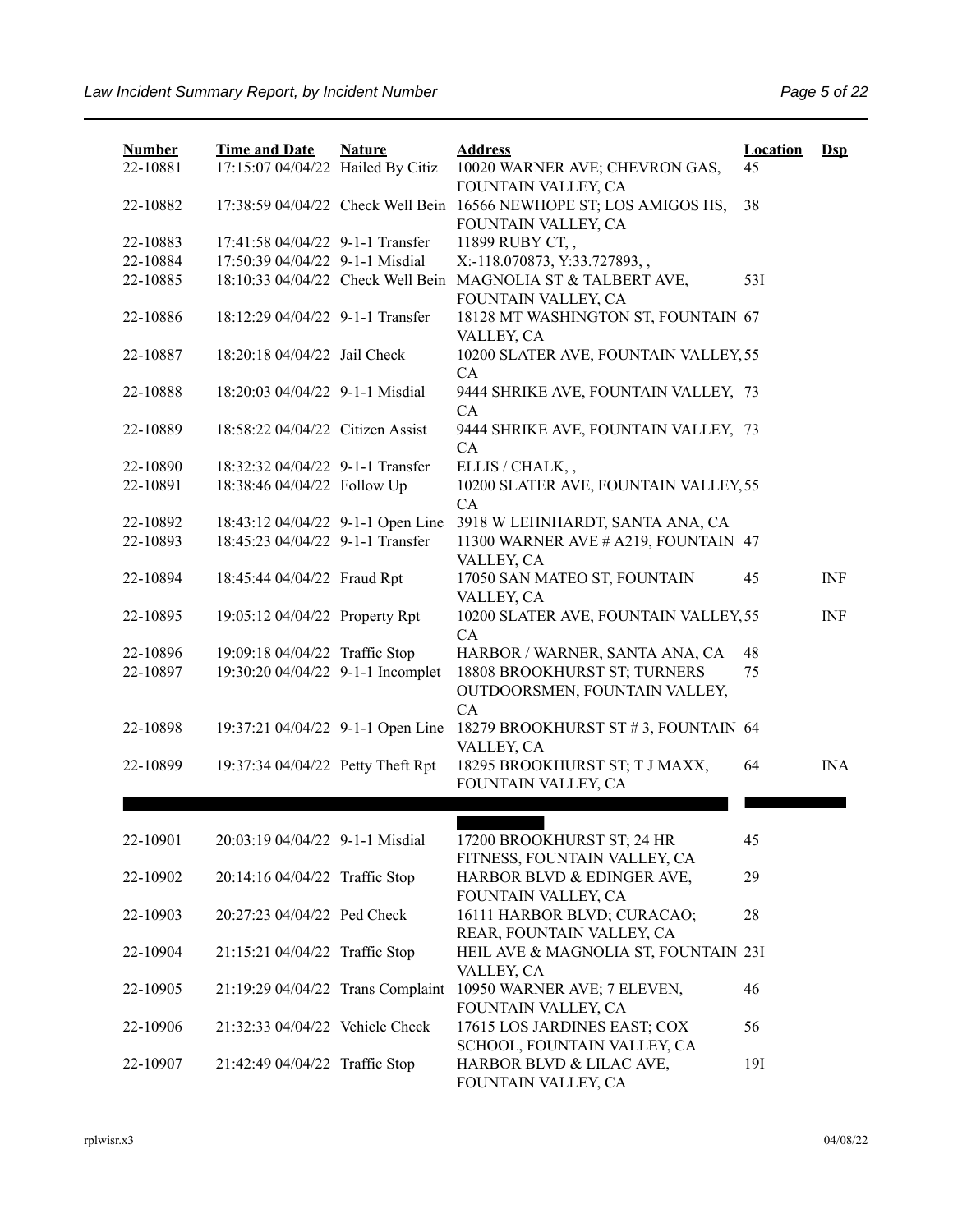| <b>Number</b><br>22-10908 | <b>Time and Date</b><br>21:47:06 04/04/22 9-1-1 Open Line | <b>Nature</b> | <b>Address</b><br>17816 BUSHARD ST, FOUNTAIN<br>VALLEY, CA     | <b>Location</b><br>54 | $Ds$       |
|---------------------------|-----------------------------------------------------------|---------------|----------------------------------------------------------------|-----------------------|------------|
| 22-10909                  | 21:52:49 04/04/22 Susp Subj                               |               | 9543 EL REY AVE # 1, FOUNTAIN<br>VALLEY, CA                    | 44                    |            |
| 22-10910                  | 21:59:13 04/04/22 Dv Rpt                                  |               | 10292 CIRCULO DE JUAREZ, FOUNTAIN 45<br>VALLEY, CA             |                       | PAA        |
| 22-10911                  | 22:15:23 04/04/22 Noise Complaint                         |               | 9455 CLOVER AVE #7, FOUNTAIN<br>VALLEY, CA                     | 33                    |            |
| 22-10912                  | 22:29:00 04/04/22 Traffic Stop                            |               | HARBOR BLVD & EDINGER AVE,<br>FOUNTAIN VALLEY, CA              | 29                    |            |
| 22-10913                  | 22:35:14 04/04/22 9-1-1 Misdial                           |               | 0 TWINSPAN AVE, FOUNTAIN VALLEY, 27<br>CA                      |                       |            |
| 22-10914                  | 22:44:10 04/04/22 Non Injury Tc                           |               | LA ALAMEDA AVE & BROOKHURST ST, 45<br>FOUNTAIN VALLEY, CA      |                       |            |
| 22-10915                  | 23:00:50 04/04/22 Traffic Stop                            |               | HARBOR BLVD & EDINGER AVE,<br>FOUNTAIN VALLEY, CA              | 29                    |            |
| 22-10916                  | 23:14:54 04/04/22 Non Injury Tc                           |               | WARNER AVE & EUCLID ST, FOUNTAIN 37I<br>VALLEY, CA             |                       |            |
|                           |                                                           |               |                                                                |                       |            |
| 22-10918                  | 23:50:51 04/04/22 Traffic Stop                            |               | SLATER AVE & MAGNOLIA ST,<br>FOUNTAIN VALLEY, CA               | 43I                   | PA A       |
| 22-10919                  | 00:34:36 04/05/22 9-1-1 Transfer                          |               | 925 S ARAPAHO, SANTA ANA, CA                                   |                       |            |
| 22-10920                  | 01:07:53 04/05/22 Patrol Check                            |               | 16400 BROOKHURST ST; FV REC<br>CENTER, FOUNTAIN VALLEY, CA     | 25                    |            |
| 22-10921                  | 01:16:17 04/05/22 Patrol Check                            |               | 9125 RECREATION CIR; MOTEL 6,<br>FOUNTAIN VALLEY, CA           | 33                    |            |
| 22-10922                  | 01:43:25 04/05/22 Patrol Check                            |               | SECTORS,,                                                      |                       |            |
| 22-10923                  | 01:43:09 04/05/22 9-1-1 Transfer                          |               | 11561 AZALEA AVE, FOUNTAIN<br>VALLEY, CA                       | 28                    |            |
| 22-10924                  | 01:43:57 04/05/22 Fvmc Violation                          |               | 17398 SAN LUIS ST, FOUNTAIN VALLEY, 45<br>CA                   |                       |            |
| 22-10925                  | 02:15:59 04/05/22 Veh Repo                                |               | 11842 VIOLET CIR, FOUNTAIN VALLEY, 28<br>CA                    |                       |            |
| 22-10926                  | 02:43:02 04/05/22 Alarm Activatio                         |               | 10201 SLATER AVE, FOUNTAIN VALLEY, 45<br>CA                    |                       |            |
| 22-10927                  | 04:01:30 04/05/22 Patrol Check                            |               | 16801 EUCLID ST; MILE SQUARE PARK, 36<br>ORANGE, CA            |                       |            |
| 22-10928                  | 04:00:53 04/05/22 Open Door                               |               | 17036 MAGNOLIA ST, FOUNTAIN<br>VALLEY, CA                      | 43                    |            |
| 22-10929                  | 04:27:57 04/05/22 Traffic Stop                            |               | BROOKHURST ST & TALBERT AVE,<br>FOUNTAIN VALLEY, CA            | 55I                   |            |
| 22-10930                  | 04:34:25 04/05/22 Direct Pat/Traf                         |               | BROOKHURST ST & TALBERT AVE,<br>FOUNTAIN VALLEY, CA            | 55I                   |            |
| 22-10931                  | 04:49:53 04/05/22 9-1-1 Transfer                          |               | 16273 SIERRA ST, FOUNTAIN VALLEY,<br><b>CA</b>                 | 28                    |            |
| 22-10932                  | 06:28:05 04/05/22 Alarm Activatio                         |               | 18968 BROOKHURST ST, FOUNTAIN<br>VALLEY, CA                    | 75                    | <b>UNF</b> |
| 22-10933                  | 06:32:02 04/05/22 Traffic Stop                            |               | 18122 BROOKHURST ST # 2; DUNKIN<br>DONUTS, FOUNTAIN VALLEY, CA | 65                    |            |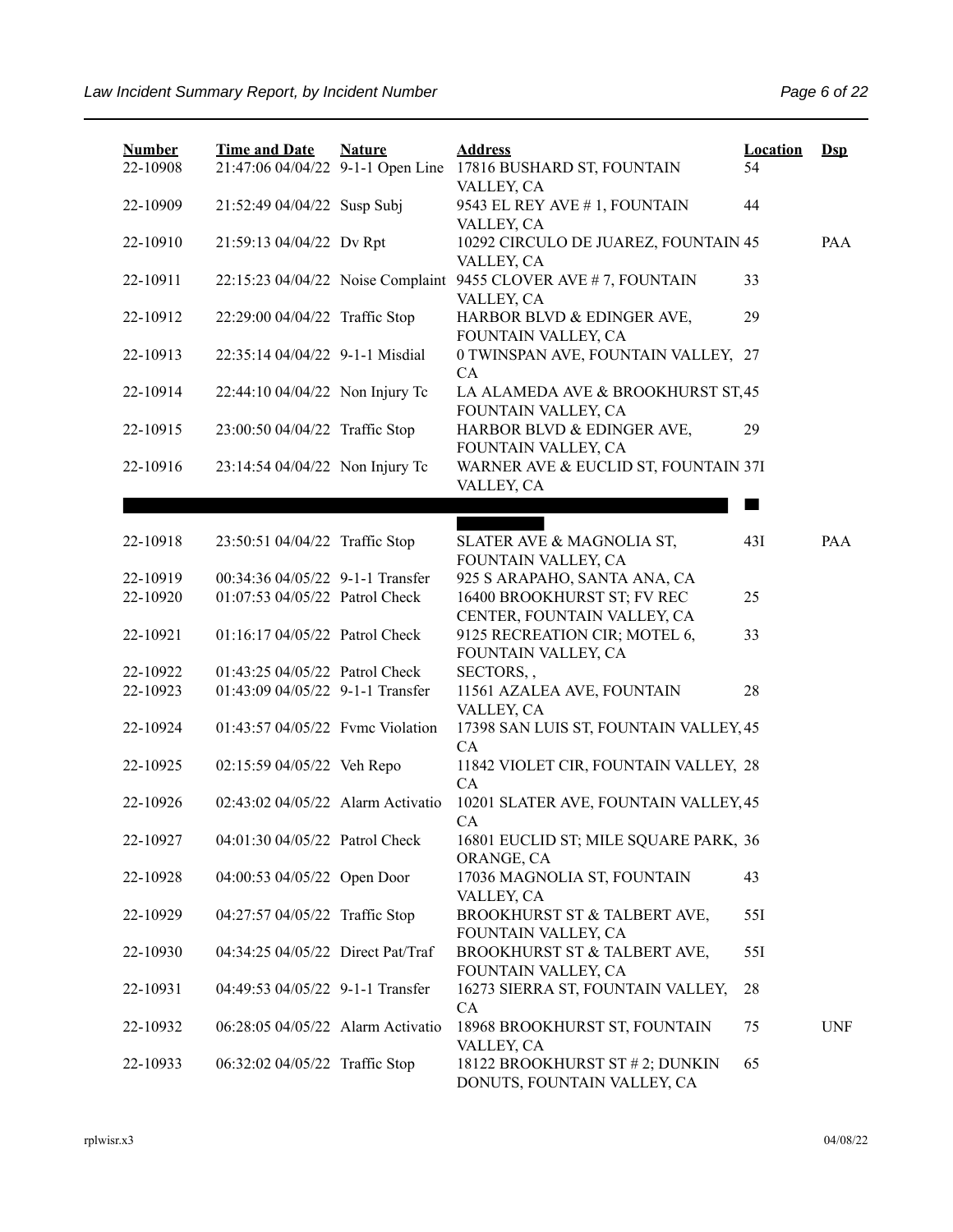| <b>Number</b><br>22-10934 | <b>Time and Date</b><br>06:43:32 04/05/22 Traffic Stop | <b>Nature</b> | <b>Address</b><br>18100 BROOKHURST ST; OFFICE<br>DEPOT, FOUNTAIN VALLEY, CA             | <b>Location</b><br>65 | $\mathbf{Dsp}$ |
|---------------------------|--------------------------------------------------------|---------------|-----------------------------------------------------------------------------------------|-----------------------|----------------|
| 22-10935                  | 06:49:46 04/05/22 9-1-1 Transfer                       |               | 17070 MT LOMINA CRT, FOUNTAIN<br>VALLEY, CA                                             | 38                    |                |
| 22-10937                  | 06:55:35 04/05/22 Traffic Stop                         |               | 18100 BROOKHURST ST; OFFICE<br>DEPOT, FOUNTAIN VALLEY, CA                               | 65                    |                |
| 22-10938                  | 06:57:25 04/05/22 Traffic Stop                         |               | 18122 BROOKHURST ST # 2; DUNKIN<br>DONUTS, FOUNTAIN VALLEY, CA                          | 65                    |                |
| 22-10939                  | 07:02:08 04/05/22 Traffic Stop                         |               | 18122 BROOKHURST ST # 2; DUNKIN<br>DONUTS, FOUNTAIN VALLEY, CA                          | 65                    |                |
| 22-10940                  | 07:08:51 04/05/22 Traffic Stop                         |               | 18025 BROOKHURST ST, FOUNTAIN<br>VALLEY, CA                                             | 64                    |                |
| 22-10941                  | 07:20:51 04/05/22 9-1-1 Misdial                        |               | 17200 NEWHOPE ST #320, FOUNTAIN<br>VALLEY, CA                                           | 48                    |                |
| 22-10942                  | 07:31:45 04/05/22 Outside Agency                       |               | 9912 SAGE CIR, FOUNTAIN VALLEY, CA 34                                                   |                       |                |
| 22-10943                  | 07:27:14 04/05/22 Other Type Call                      |               | NEWHOPE ST & TALBERT AVE,<br>FOUNTAIN VALLEY, CA                                        | 67                    |                |
| 22-10944                  | 07:51:41 04/05/22 9-1-1 Transfer                       |               | MAGNOLIA ST & 405, FOUNTAIN<br>VALLEY, CA                                               | 33                    |                |
| 22-10945                  | 07:54:19 04/05/22 Traffic Stop                         |               | 16200 BUSHARD ST; ALLEN SCHOOL,<br>FOUNTAIN VALLEY, CA                                  | 24                    |                |
| 22-10946                  | 07:55:33 04/05/22 9-1-1 Transfer                       |               | 11360 WARNER AVE, FOUNTAIN<br>VALLEY, CA                                                | 47                    |                |
| 22-10947                  | 07:58:39 04/05/22 9-1-1 Transfer                       |               | 11680 WARNER AVE; MANOR CARE OF 48<br>FOUNTAIN VALLEY, FOUNTAIN<br>VALLEY, CA           |                       |                |
| 22-10948                  | 07:59:02 04/05/22 Fvmc Violation                       |               | 10387 AMBERWOOD CIR, FOUNTAIN<br>VALLEY, CA                                             | 55                    |                |
| 22-10949                  | 08:24:56 04/05/22 Traffic Stop                         |               | 18120 BROOKHURST ST #1; FIRE<br>WINGS, FOUNTAIN VALLEY, CA                              | 65                    |                |
| 22-10950                  | 08:30:58 04/05/22 Traffic Stop                         |               | 16200 BUSHARD ST; ALLEN SCHOOL,<br>FOUNTAIN VALLEY, CA                                  | 24                    |                |
| 22-10951                  | 08:32:26 04/05/22 9-1-1 Misdial                        |               | 18111 BROOKHURST ST; MEMORIAL<br>CARE ORANGE COAST MEDICAL CENT,<br>FOUNTAIN VALLEY, CA | 64                    |                |
| 22-10952                  | 08:37:19 04/05/22 Vehicle Check                        |               | 8904 LA ROCA AVE, FOUNTAIN<br>VALLEY, CA                                                | 52                    |                |
| 22-10953                  | 08:38:32 04/05/22 Traffic Stop                         |               | HEIL AVE & BUSHARD ST, FOUNTAIN<br>VALLEY, CA                                           | 24I                   |                |
| 22-10954                  | 08:43:08 04/05/22 Traffic Stop                         |               | 18100 BROOKHURST ST; OFFICE<br>DEPOT, FOUNTAIN VALLEY, CA                               | 65                    |                |
| 22-10955                  | 08:59:46 04/05/22 Traffic Stop                         |               | 18100 BROOKHURST ST; OFFICE<br>DEPOT, FOUNTAIN VALLEY, CA                               | 65                    |                |
| 22-10956                  | 09:00:46 04/05/22 9-1-1 Transfer                       |               | 11300 WARNER AVE # F108, FOUNTAIN<br>VALLEY, CA                                         | 47                    |                |
| 22-10957                  | 08:59:00 04/05/22 Outside Agency                       |               | 10460 LA BALLENA CIR, FOUNTAIN<br>VALLEY, CA                                            | 55                    |                |
| 22-10958                  |                                                        |               | 08:55:16 04/05/22 Check Well Bein 18876 CORDATA ST, FOUNTAIN<br>VALLEY, CA              | 73                    |                |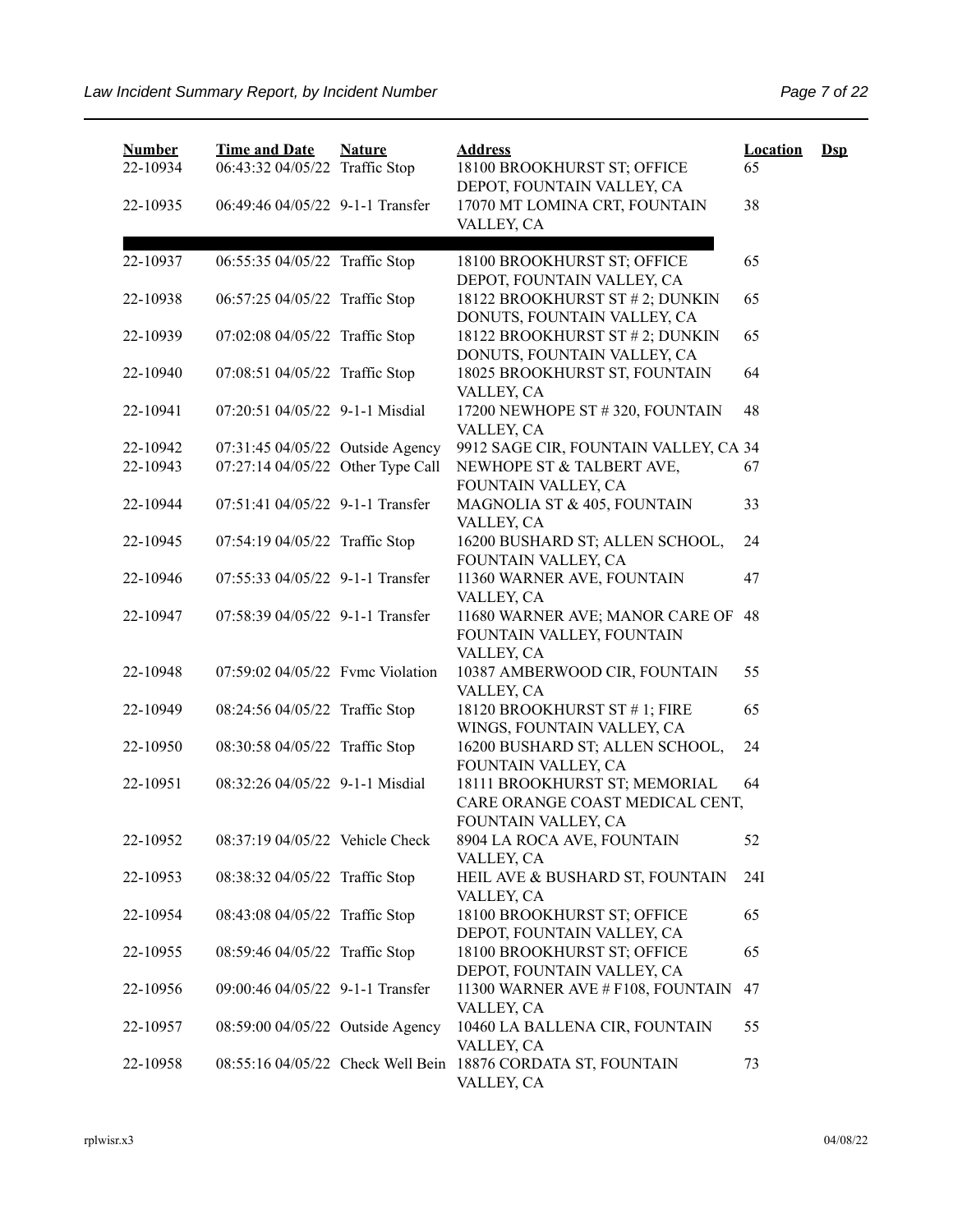| <b>Number</b> | <b>Time and Date</b>              | <b>Nature</b> | <b>Address</b>                                                                         | <b>Location</b> | $\mathbf{Dsp}$ |
|---------------|-----------------------------------|---------------|----------------------------------------------------------------------------------------|-----------------|----------------|
| 22-10959      | 09:10:45 04/05/22 Traffic Stop    |               | 18122 BROOKHURST ST # 2; DUNKIN<br>DONUTS, FOUNTAIN VALLEY, CA                         | 65              |                |
| 22-10960      | 09:17:09 04/05/22 Traffic Stop    |               | 18100 BROOKHURST ST; OFFICE<br>DEPOT, FOUNTAIN VALLEY, CA                              | 65              |                |
| 22-10961      | 09:22:19 04/05/22 Traffic Stop    |               | 18122 BROOKHURST ST # 2; DUNKIN<br>DONUTS, FOUNTAIN VALLEY, CA                         | 65              |                |
| 22-10962      | 09:24:26 04/05/22 Fvmc Violation  |               | 9450 EL CAMINO AVE, FOUNTAIN<br>VALLEY, CA                                             | 53              |                |
| 22-10963      | 09:29:10 04/05/22 Traffic Stop    |               | 18100 BROOKHURST ST; OFFICE<br>DEPOT, FOUNTAIN VALLEY, CA                              | 65              |                |
| 22-10964      | 09:34:30 04/05/22 Traffic Stop    |               | 18100 BROOKHURST ST; OFFICE<br>DEPOT, FOUNTAIN VALLEY, CA                              | 65              |                |
| 22-10965      | 09:36:32 04/05/22 Traffic Stop    |               | 18100 BROOKHURST ST; OFFICE<br>DEPOT, FOUNTAIN VALLEY, CA                              | 65              |                |
| 22-10966      | 09:42:21 04/05/22 Traffic Stop    |               | 18679 BROOKHURST ST; LAKESHORE<br>LEARNING, FOUNTAIN VALLEY, CA                        | 74              |                |
| 22-10967      | 09:46:54 04/05/22 Check Well Bein |               | 9203 MALLARD AVE, FOUNTAIN<br>VALLEY, CA                                               | 73              |                |
| 22-10968      | 09:52:39 04/05/22 Traffic Stop    |               | 18100 BROOKHURST ST; OFFICE<br>DEPOT, FOUNTAIN VALLEY, CA                              | 65              |                |
| 22-10969      | 09:56:09 04/05/22 Keep The Peace  |               | 17674 SANTA ELENA ST, FOUNTAIN<br>VALLEY, CA                                           | 52              |                |
| 22-10970      | 10:03:45 04/05/22 Traffic Stop    |               | 18100 BROOKHURST ST; OFFICE<br>DEPOT, FOUNTAIN VALLEY, CA                              | 65              |                |
| 22-10971      | 10:09:12 04/05/22 Disturb Ph Call |               | 10200 SLATER AVE, FOUNTAIN VALLEY, 55<br>CA                                            |                 | <b>INF</b>     |
| 22-10972      | 10:24:03 04/05/22 Fraud Rpt       |               | 11037 SLATER AVE, FOUNTAIN VALLEY, 47<br>CA                                            |                 | <b>INF</b>     |
| 22-10973      | 10:24:36 04/05/22 Traffic Stop    |               | BROOKHURST ST & TALBERT AVE,<br>FOUNTAIN VALLEY, CA                                    | 55I             |                |
| 22-10974      | 10:30:03 04/05/22 Traffic Stop    |               | SLATER AVE & BUSHARD ST,<br>FOUNTAIN VALLEY, CA                                        | 44I             |                |
| 22-10975      | 10:32:36 04/05/22 Hlo Followup    |               | 16400 BROOKHURST ST; FV REC<br>CENTER, FOUNTAIN VALLEY, CA                             | 25              |                |
| 22-10976      | 10:48:17 04/05/22 Traffic Stop    |               | 18100 BROOKHURST ST; OFFICE<br>DEPOT, FOUNTAIN VALLEY, CA                              | 65              |                |
| 22-10977      |                                   |               | 11:04:13 04/05/22 Check Well Bein LILAC AVE & HARBOR BLVD,<br>FOUNTAIN VALLEY, CA      | 191             |                |
| 22-10978      | 11:13:10 04/05/22 Receipt         |               | 8926 LA STELLA AVE, FOUNTAIN<br>VALLEY, CA                                             | 42              |                |
| 22-10979      | 11:25:14 04/05/22 Hlo Followup    |               | LILAC AVE & RICHARDSON ST,<br>FOUNTAIN VALLEY, CA                                      | 18              |                |
| 22-10980      | 11:40:10 04/05/22 Non Injury Tc   |               | HEIL AVE & WALNUT ST, FOUNTAIN<br>VALLEY, CA                                           | 33              |                |
| 22-10981      |                                   |               | 11:40:28 04/05/22 Check Well Bein 16936 TAHOMA ST, FOUNTAIN VALLEY, 34<br>CA           |                 |                |
| 22-10982      |                                   |               | 12:03:35 04/05/22 Check Well Bein 9125 RECREATION CIR; MOTEL 6,<br>FOUNTAIN VALLEY, CA | 33              |                |
| 22-10983      |                                   |               | 12:06:58 04/05/22 Check Well Bein SLATER AVE & MAGNOLIA ST,<br>FOUNTAIN VALLEY, CA     | 43I             |                |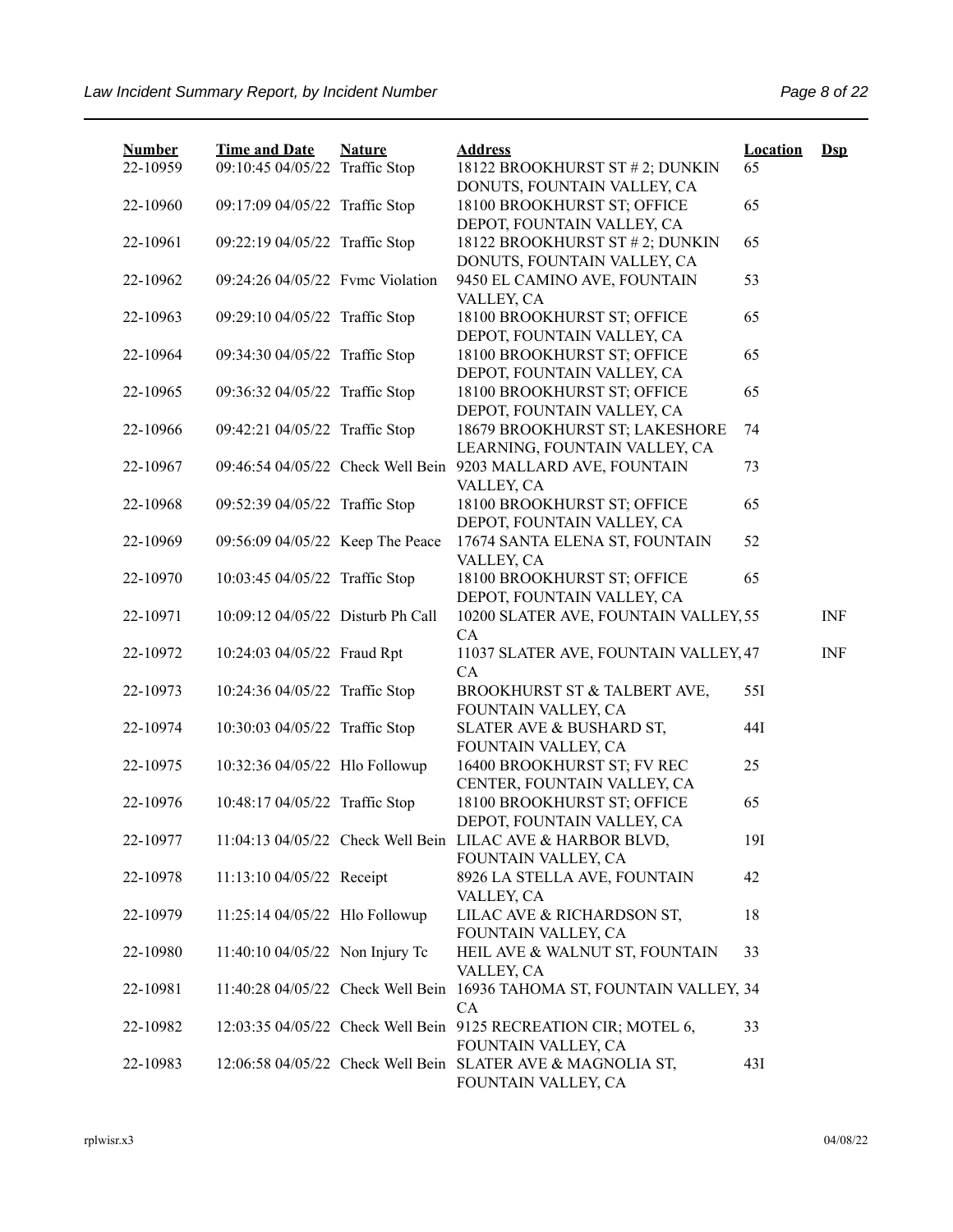| <b>Number</b><br>22-10984 | <b>Time and Date</b><br>12:13:25 04/05/22 9-1-1 Transfer | <b>Nature</b> | <b>Address</b><br>10175 SLATER AVE #111, FOUNTAIN                                       | <b>Location</b><br>45 | $\mathbf{Dsp}$ |
|---------------------------|----------------------------------------------------------|---------------|-----------------------------------------------------------------------------------------|-----------------------|----------------|
| 22-10985                  | 12:36:57 04/05/22 Non Inj H&R                            |               | VALLEY, CA<br>16061 BROOKHURST ST; ALBERTSONS, 24<br>FOUNTAIN VALLEY, CA                |                       |                |
| 22-10986                  | 12:43:00 04/05/22 Outside Agency                         |               | 16566 NEWHOPE ST; LOS AMIGOS HS,<br>FOUNTAIN VALLEY, CA                                 | 38                    |                |
| 22-10987                  | 13:02:29 04/05/22 Traffic Stop                           |               | SLATER AVE & MAGNOLIA ST,<br>FOUNTAIN VALLEY, CA                                        | 43I                   |                |
| 22-10988                  | 13:01:36 04/05/22 Receipt                                |               | 17395 MT HERRMANN ST; D and P<br>CLASSIC CHEV INC, FOUNTAIN<br>VALLEY, CA               | 47                    |                |
| 22-10989                  | 13:02:00 04/05/22 9-1-1 Transfer                         |               | 17100 EUCLID ST; FV HOSPITAL,<br>FOUNTAIN VALLEY, CA                                    | 47                    |                |
| 22-10990                  | 13:08:29 04/05/22 Traffic Stop                           |               | EDINGER AVE & BROOKHURST ST,<br>FOUNTAIN VALLEY, CA                                     | 151                   |                |
| 22-10991                  | 13:21:22 04/05/22 Traffic Stop                           |               | EDINGER AVE & BUSHARD ST; EAST<br>OF, FOUNTAIN VALLEY, CA                               | 14I                   |                |
| 22-10992                  | 13:26:06 04/05/22 9-1-1 Misdial                          |               | 11180 WARNER AVE; METHUSELAH<br>FLIES LLC, FOUNTAIN VALLEY, CA                          | 47                    |                |
| 22-10993                  | 13:30:56 04/05/22 Traffic Stop                           |               | EDINGER AVE & BASIL ST, FOUNTAIN<br>VALLEY, CA                                          | 14                    |                |
| 22-10994                  | 13:30:53 04/05/22 Check Well Bein                        |               | 9946 THISTLE AVE, FOUNTAIN VALLEY, 24<br><b>CA</b>                                      |                       |                |
| 22-10995                  | 13:52:12 04/05/22 Susp Subj                              |               | 11842 VIOLET CIR, FOUNTAIN VALLEY, 28<br>CA                                             |                       | <b>INF</b>     |
| 22-10996                  | 13:30:00 04/05/22 Check Well Bein                        |               | 16428 EVEREST CIR, FOUNTAIN<br>VALLEY, CA                                               | 28                    |                |
| 22-10997                  | 14:35:20 04/05/22 Traffic Control                        |               | 18720 LAS FLORES ST; GISLER<br>SCHOOL, FOUNTAIN VALLEY, CA                              | 75                    |                |
| 22-10998                  | 14:35:53 04/05/22 Veh Repo                               |               | 10391 CALLE INDEPENDENCIA,<br>FOUNTAIN VALLEY, CA                                       | 45                    |                |
| 22-10999                  | 14:39:07 04/05/22 9-1-1 Misdial                          |               | 18111 BROOKHURST ST; MEMORIAL<br>CARE ORANGE COAST MEDICAL CENT,<br>FOUNTAIN VALLEY, CA | 64                    |                |
| 22-11000                  | 14:45:21 04/05/22 Reckless Veh                           |               | BROOKHURST ST & SLATER AVE,<br>FOUNTAIN VALLEY, CA                                      | 45I                   |                |
| 22-11001                  | 14:50:50 04/05/22 Patrol Check                           |               | 16566 NEWHOPE ST; LOS AMIGOS HS,<br>FOUNTAIN VALLEY, CA                                 | 38                    |                |
| 22-11002                  | 14:58:25 04/05/22 9-1-1 Misdial                          |               | 16146 MESQUITE ST, FOUNTAIN<br>VALLEY, CA                                               | 24                    |                |
| 22-11003                  | 14:59:20 04/05/22 9-1-1 Open Line                        |               | 15972 EUCLID ST, FOUNTAIN VALLEY,<br>CA                                                 | 17                    |                |
| 22-11004                  | 15:00:41 04/05/22 9-1-1 Misdial                          |               | 15972 EUCLID ST, FOUNTAIN VALLEY,<br><b>CA</b>                                          | 17                    |                |
| 22-11005                  | 15:01:23 04/05/22 Non Injury Tc                          |               | 16926 BROOKHURST ST, FOUNTAIN<br>VALLEY, CA                                             | 35                    |                |
| 22-11006                  | 15:10:24 04/05/22 Trans Complaint                        |               | 16400 BROOKHURST ST; FV REC<br>CENTER, FOUNTAIN VALLEY, CA                              | 25                    |                |
| 22-11007                  | 15:14:17 04/05/22 Inj Traffic Acc                        |               | BROOKHURST ST & WARNER AVE,<br>FOUNTAIN VALLEY, CA                                      | 35I                   |                |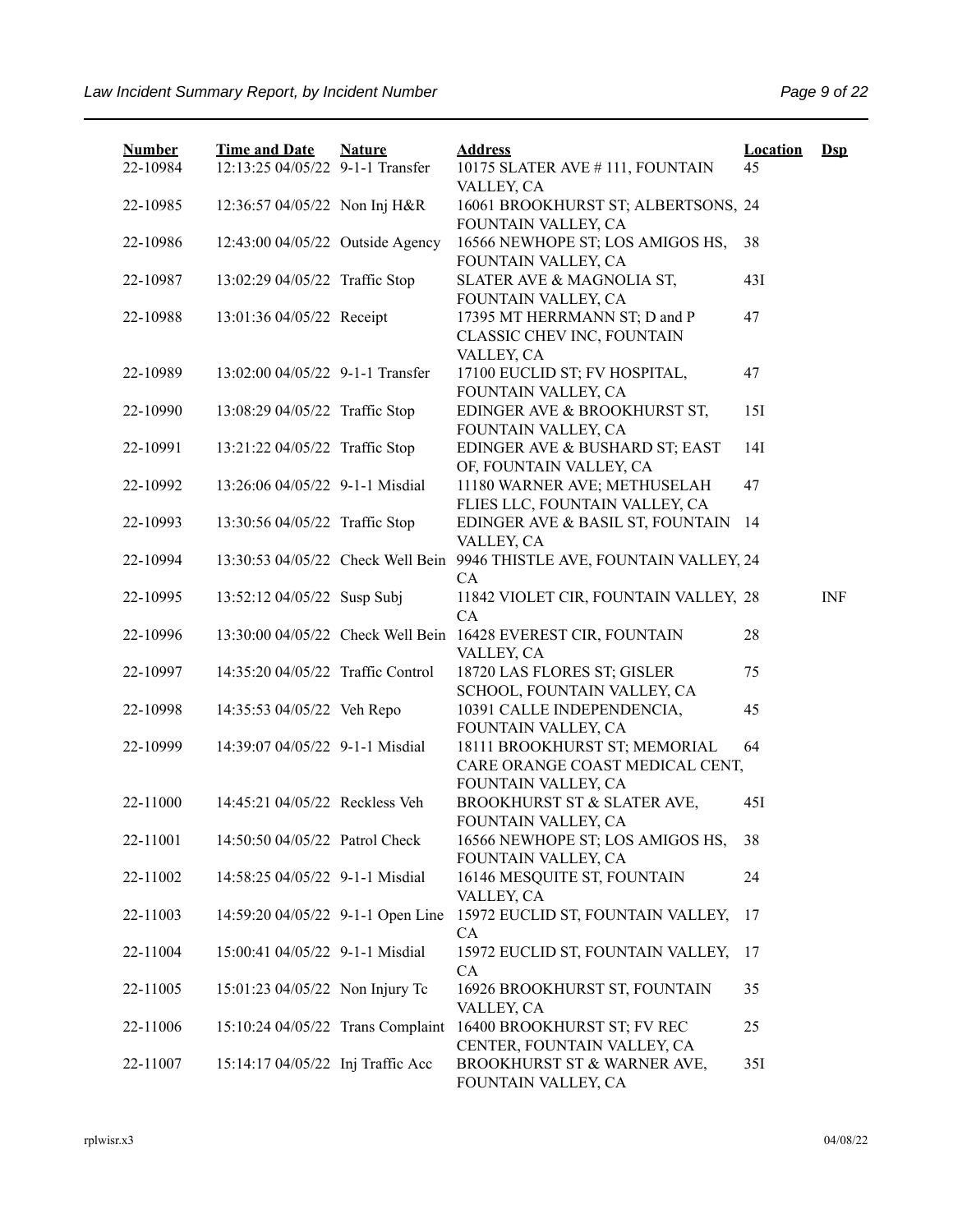| <b>Number</b> | <b>Time and Date</b>              | <b>Nature</b> | <b>Address</b>                                                                     | <b>Location</b> | <b>Dsp</b> |
|---------------|-----------------------------------|---------------|------------------------------------------------------------------------------------|-----------------|------------|
| 22-11008      | 15:21:47 04/05/22 Walkaway        |               | 17100 EUCLID ST; FV HOSPITAL,<br>FOUNTAIN VALLEY, CA                               | 47              |            |
| 22-11009      | 15:24:02 04/05/22 9-1-1 Transfer  |               | 17816 BUSHARD ST; FVHS, FOUNTAIN                                                   | 54              |            |
|               |                                   |               | VALLEY, CA                                                                         |                 |            |
| 22-11010      | 15:56:30 04/05/22 9-1-1 Transfer  |               | 11680 WARNER AVE; MANOR CARE OF 48<br>FOUNTAIN VALLEY, FOUNTAIN<br>VALLEY, CA      |                 |            |
| 22-11011      | 16:19:24 04/05/22 Courtesy Rpt    |               | 11160 WARNER AVE #109; FV REG HOSP47<br>FVRH, FOUNTAIN VALLEY, CA                  |                 | <b>INF</b> |
| 22-11012      | 16:29:39 04/05/22 Traffic Stop    |               | LOS ALAMOS ST & SLATER AVE,<br>FOUNTAIN VALLEY, CA                                 | 55              |            |
| 22-11013      | 16:34:47 04/05/22 Reckless Veh    |               | EDINGER AVE & HARBOR BLVD,<br>FOUNTAIN VALLEY, CA                                  | OUT29           |            |
| 22-11014      | 17:01:16 04/05/22 Courtesy Rpt    |               | 11160 WARNER AVE #109; FV REG HOSP47<br>FVRH, FOUNTAIN VALLEY, CA                  |                 | <b>INF</b> |
| 22-11015      | 17:27:45 04/05/22 9-1-1 Misdial   |               | 18300 EUCLID ST; VCA EMERGENCY<br>ANIMAL HOSPITAL, FOUNTAIN                        | 67              |            |
| 22-11016      | 17:34:05 04/05/22 Rv Complaint    |               | VALLEY, CA<br>16309 SHASTA ST, FOUNTAIN VALLEY,<br>CA                              | 28              |            |
| 22-11017      | 17:35:38 04/05/22 Traffic Stop    |               | WARNER AVE & SAN BRUNO ST,<br>FOUNTAIN VALLEY, CA                                  | 45              |            |
| 22-11018      | 17:37:03 04/05/22 Property Rpt    |               | 16400 BROOKHURST ST; FV REC                                                        | 25              |            |
| 22-11019      | 17:47:03 04/05/22 Trans Complaint |               | CENTER, FOUNTAIN VALLEY, CA<br>16400 BROOKHURST ST; FV REC                         | 25              |            |
| 22-11020      | 17:48:48 04/05/22 Vandalism Rpt   |               | CENTER, FOUNTAIN VALLEY, CA<br>EUCLID ST & WARNER AVE;7-11,<br>FOUNTAIN VALLEY, CA | 37I             |            |
| 22-11021      | 18:08:27 04/05/22 Follow Up       |               | 10292 CIRCULO DE JUAREZ, FOUNTAIN 45<br>VALLEY, CA                                 |                 |            |
| 22-11022      | 18:13:48 04/05/22 9-1-1 Open Line |               | 16400 BROOKHURST ST; FV REC<br>CENTER, FOUNTAIN VALLEY, CA                         | 25              |            |
| 22-11023      | 18:32:27 04/05/22 Jail Check      |               | 10200 SLATER AVE, FOUNTAIN VALLEY, 55                                              |                 |            |
| 22-11024      | 18:47:54 04/05/22 Shoplifter Incu |               | CA<br>17900 NEWHOPE ST; COSTCO,                                                    | 57              |            |
| 22-11025      | 18:53:35 04/05/22 9-1-1 Transfer  |               | FOUNTAIN VALLEY, CA<br>11360 WARNER AVE, FOUNTAIN                                  | 47              |            |
| 22-11026      | 18:55:14 04/05/22 Priv Prop Imp   |               | VALLEY, CA<br>15915 GODWIN CRT, FOUNTAIN                                           | 18              |            |
| 22-11027      | 18:56:29 04/05/22 Battery Rpt     |               | VALLEY, CA<br>11360 WARNER AVE, FOUNTAIN                                           | 47              |            |
| 22-11028      | 19:03:02 04/05/22 Stolen Veh Rpt  |               | VALLEY, CA<br>9373 EMERY CRT # 6, FOUNTAIN<br>VALLEY, CA                           | 33              |            |
| 22-11029      | 19:08:06 04/05/22 Trf Acc/Unk Inj |               | <b>BUSHARD ST &amp; EDINGER AVE,</b><br>FOUNTAIN VALLEY, CA                        | 14I             |            |
| 22-11030      | 19:21:51 04/05/22 Property Rpt    |               | 17295 SAN LORENZO CIR, FOUNTAIN<br>VALLEY, CA                                      | 46              |            |
| 22-11031      | 19:25:49 04/05/22 Domestic Disput |               | 16714 OLIVE CIR, FOUNTAIN VALLEY,<br>CA                                            | 33              |            |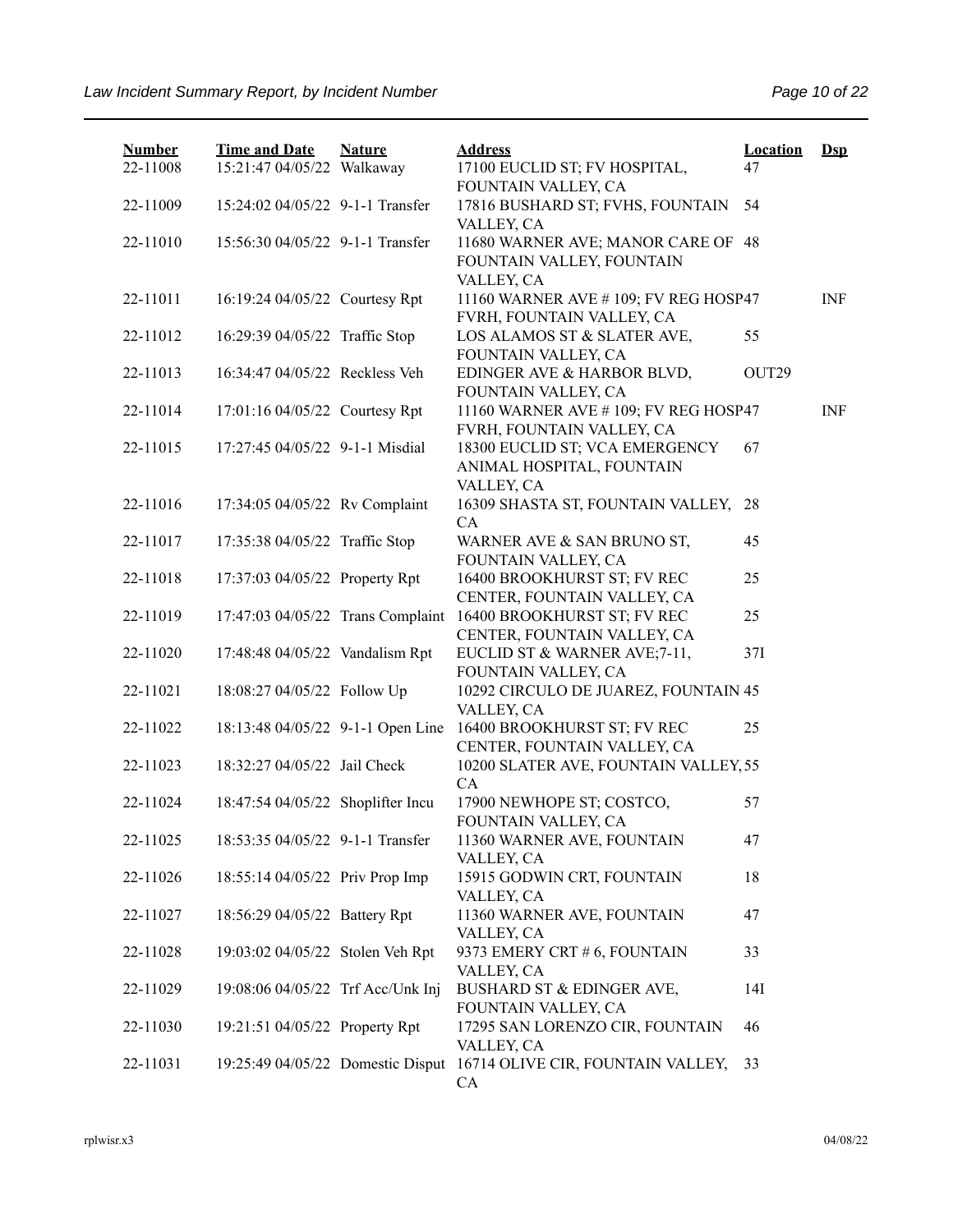| <b>Number</b> | <b>Time and Date</b>              | <b>Nature</b> | <b>Address</b>                                                 | <b>Location</b>   | $\mathbf{Dsp}$ |
|---------------|-----------------------------------|---------------|----------------------------------------------------------------|-------------------|----------------|
| 22-11032      | 20:05:18 04/05/22 Person Down     |               | GREENLEAF ST & LA ESPERANZA AVE, 44<br>FOUNTAIN VALLEY, CA     |                   | PAA            |
| 22-11033      | 20:21:57 04/05/22 Dist Of Peac    |               | 17876 NEWHOPE ST; DOLLAR TREE,                                 | 57                |                |
|               |                                   |               | FOUNTAIN VALLEY, CA                                            |                   |                |
| 22-11034      | 21:37:57 04/05/22 Dist Of Peac    |               | 11362 GOLDENROD AVE, FOUNTAIN<br>VALLEY, CA                    | 27                |                |
| 22-11035      | 21:54:25 04/05/22 9-1-1 Transfer  |               | 12192 EDINGER AVE, ORANGE, CA                                  | OUT <sub>29</sub> |                |
| 22-11036      | 22:13:31 04/05/22 Susp Subj       |               | 9758 WINTHROP CIR, FOUNTAIN                                    | 34                |                |
|               |                                   |               | VALLEY, CA                                                     |                   |                |
| 22-11037      | 22:21:25 04/05/22 9-1-1 Transfer  |               | X:-117.921420, Y:33.728740, ,                                  |                   |                |
| 22-11038      | 22:55:33 04/05/22 Check Well Bein |               | 10057 LOS CABALLOS ST, FOUNTAIN<br>VALLEY, CA                  | 65                |                |
| 22-11039      |                                   |               | 23:04:40 04/05/22 9-1-1 Open Line X:-117.925583, Y:33.705072,, |                   |                |
| 22-11040      | 23:44:32 04/05/22 Lpr Hit         |               | BROOKHURST ST & LA HACIENDA                                    | 45                |                |
|               |                                   |               | AVE, FOUNTAIN VALLEY, CA                                       |                   |                |
| 22-11041      | 00:07:28 04/06/22 9-1-1 Transfer  |               | EUCLID / MCFADDEN, SANTA ANA, CA                               |                   |                |
| 22-11042      |                                   |               | 23:44:33 04/05/22 Music Complaint 17230 NEWHOPE ST, FOUNTAIN   | 48                |                |
|               |                                   |               | VALLEY, CA                                                     |                   |                |
| 22-11043      | 00:44:57 04/06/22 Susp Subj       |               | 10201 SLATER AVE; SILKY SULLIVANS, 45                          |                   |                |
|               |                                   |               | FOUNTAIN VALLEY, CA                                            |                   |                |
| 22-11044      | 01:01:08 04/06/22 Alarm Activatio |               | 9189 MCELWEE RIVER CIR, FOUNTAIN 63                            |                   | <b>UNF</b>     |
|               |                                   |               | VALLEY, CA                                                     |                   |                |
| 22-11045      | 02:32:48 04/06/22 Direct Pat/Traf |               | 16801 EUCLID ST; MILE SQUARE PARK, 36<br>ORANGE, CA            |                   |                |
| 22-11046      | 03:18:44 04/06/22 9-1-1 Transfer  |               | 17698 SANTA TERESA CIR, FOUNTAIN                               | 52                |                |
|               |                                   |               | VALLEY, CA                                                     |                   |                |
| 22-11047      | 03:52:32 04/06/22 Alarm Activatio |               | 18050 BROOKHURST ST, FOUNTAIN                                  | 65                | <b>UNF</b>     |
|               |                                   |               | VALLEY, CA                                                     |                   |                |
| 22-11048      | 04:07:55 04/06/22 Veh Repo        |               | 9930 SLATER AVE; SONESTA ES SUITES 54                          |                   |                |
|               |                                   |               | HOTEL, FOUNTAIN VALLEY, CA                                     |                   |                |
| 22-11049      | 05:16:57 04/06/22 Veh Repo        |               | 9950 SLATER AVE; SONESTA SELECT                                | 54                |                |
|               | 05:19:34 04/06/22 Check Well Bein |               | HOTEL, FOUNTAIN VALLEY, CA                                     |                   |                |
| 22-11050      |                                   |               | MAGNOLIA ST & MINT AVE, FOUNTAIN23<br>VALLEY, CA               |                   |                |
| 22-11051      | 05:43:59 04/06/22 9-1-1 Misdial   |               | 18111 BROOKHURST ST; MEMORIAL                                  | 64                |                |
|               |                                   |               | CARE ORANGE COAST MEDICAL CENT,                                |                   |                |
|               |                                   |               | FOUNTAIN VALLEY, CA                                            |                   |                |
| 22-11052      | 06:06:56 04/06/22 9-1-1 Transfer  |               | 17077 SAN MATEO ST; CARMEL                                     | 45                |                |
|               |                                   |               | VILLAGE, FOUNTAIN VALLEY, CA                                   |                   |                |
| 22-11053      | 06:11:18 04/06/22 Water Problem   |               | 10337 SLATER AVE, FOUNTAIN VALLEY, 45                          |                   |                |
|               |                                   |               | CA                                                             |                   |                |
| 22-11054      | 06:22:36 04/06/22 Traffic Hazard  |               | TALBERT AVE & MAGNOLIA ST,                                     | 53I               |                |
|               |                                   |               | FOUNTAIN VALLEY, CA                                            |                   |                |
| 22-11055      | 06:50:09 04/06/22 Veh Burg Rpt    |               | 16672 MT DARWIN CIR, FOUNTAIN                                  | 37                |                |
|               |                                   |               | VALLEY, CA                                                     |                   |                |
| 22-11056      | 07:00:02 04/06/22 Rv Complaint    |               | 17101 BUSHARD ST; SPEC SERVICES,                               | 43                |                |
|               |                                   |               | FOUNTAIN VALLEY, CA                                            |                   |                |
| 22-11057      | 07:07:18 04/06/22 Susp Subj       |               | EDINGER AVE & EUCLID ST, FOUNTAIN 17I<br>VALLEY, CA            |                   |                |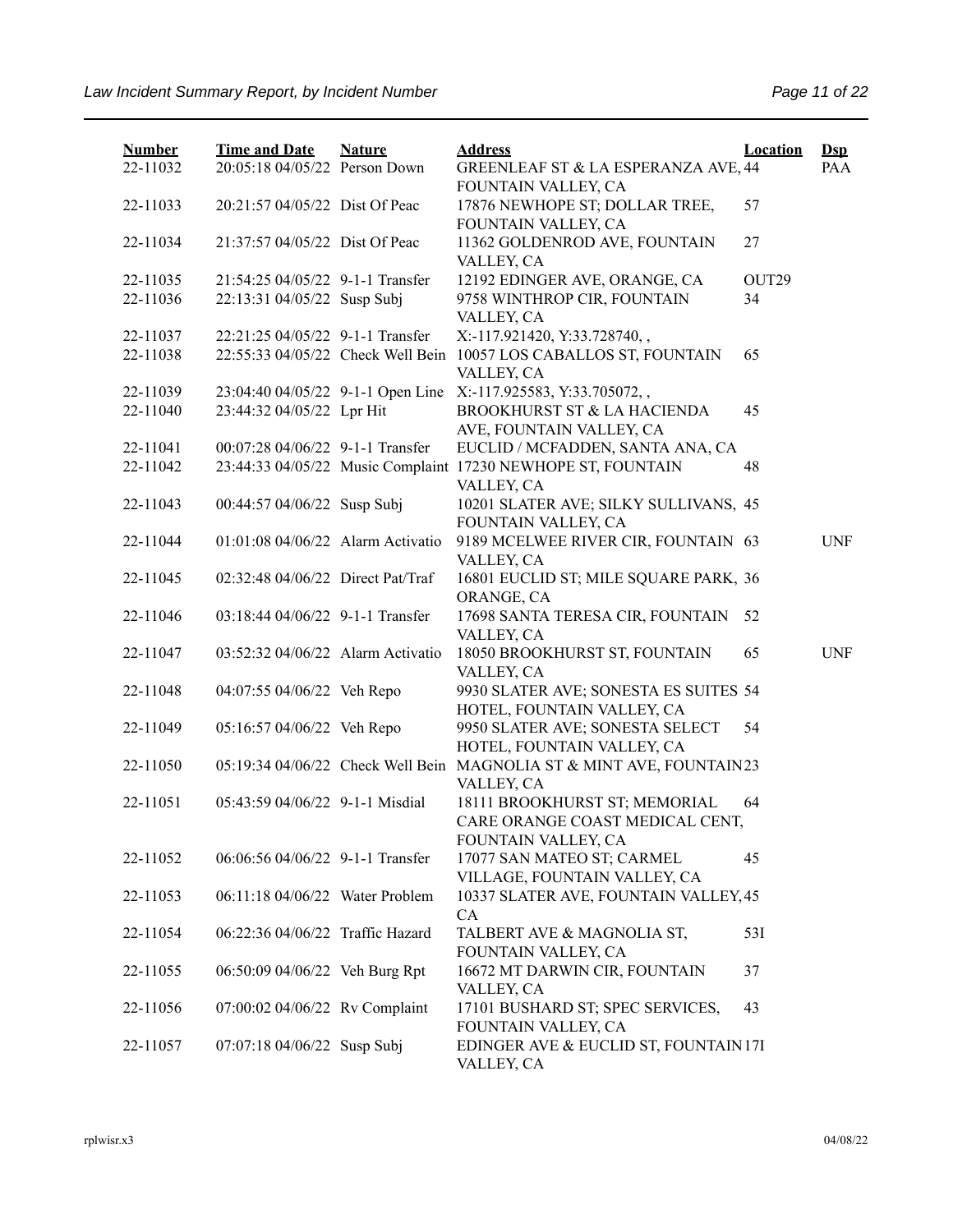| <b>Number</b><br>22-11058 | <b>Time and Date</b><br>07:27:37 04/06/22 Traffic Stop | <b>Nature</b> | <b>Address</b><br>EDINGER AVE & EUCLID ST; E OF,<br>FOUNTAIN VALLEY, CA                                    | <b>Location</b><br>17I | $\mathbf{Dsp}$ |
|---------------------------|--------------------------------------------------------|---------------|------------------------------------------------------------------------------------------------------------|------------------------|----------------|
| 22-11059                  | 07:50:25 04/06/22 Traffic Stop                         |               | 405 & TALBERT AVE; SB ON RAMP,<br>FOUNTAIN VALLEY, CA                                                      | 55                     |                |
| 22-11060                  |                                                        |               | 07:55:48 04/06/22 Veh Tampering R 17360 BROOKHURST ST; MEMORIAL<br>HEALTH SERVICES, FOUNTAIN<br>VALLEY, CA | 45                     |                |
| 22-11061                  | 07:57:56 04/06/22 Non Injury Tc                        |               | BROOKHURST ST & SLATER AVE,<br>FOUNTAIN VALLEY, CA                                                         | 45I                    |                |
| 22-11062                  | 08:02:24 04/06/22 Traffic Stop                         |               | 18122 BROOKHURST ST # 2; DUNKIN<br>DONUTS, FOUNTAIN VALLEY, CA                                             | 65                     |                |
| 22-11063                  | 08:05:06 04/06/22 Patrol Check                         |               | 16225 NEWHOPE ST; MONROE SCHOOL, 27<br>FOUNTAIN VALLEY, CA                                                 |                        |                |
| 22-11064                  | 08:03:29 04/06/22 Fvmc Violation                       |               | 17848 LA LIMA ST, FOUNTAIN VALLEY, 56<br>CA                                                                |                        |                |
| 22-11065                  | 08:07:17 04/06/22 Stolen Veh Rpt                       |               | 10700 SPENCER AVE, FOUNTAIN<br>VALLEY, CA                                                                  | 66                     | OUT            |
| 22-11066                  | 08:12:47 04/06/22 Non Injury Tc                        |               | 18720 LAS FLORES ST; GISLER<br>SCHOOL, FOUNTAIN VALLEY, CA                                                 | 75                     |                |
| 22-11067                  | 08:26:58 04/06/22 Traffic Stop                         |               | BROOKHURST ST & TALBERT AVE,<br>FOUNTAIN VALLEY, CA                                                        | 551                    |                |
| 22-11068                  | 08:29:19 04/06/22 9-1-1 Transfer                       |               | 18400 BIRCH ST, FOUNTAIN VALLEY,<br>CA                                                                     | 64                     |                |
| 22-11069                  | 08:35:54 04/06/22 Traffic Stop                         |               | 16225 NEWHOPE ST; MONROE SCHOOL, 27<br>FOUNTAIN VALLEY, CA                                                 |                        |                |
| 22-11070                  | 08:38:24 04/06/22 Traffic Stop                         |               | BROOKHURST ST & TALBERT AVE,<br>FOUNTAIN VALLEY, CA                                                        | 55I                    |                |
| 22-11071                  | 08:47:32 04/06/22 9-1-1 Transfer                       |               | 10175 SLATER AVE #200;<br>RENAISSANCE RECOVERY, FOUNTAIN<br>VALLEY, CA                                     | 45                     |                |
| 22-11072                  | 08:54:58 04/06/22 Traffic Stop                         |               | BROOKHURST ST & TALBERT AVE; S<br>OF, FOUNTAIN VALLEY, CA                                                  | 55I                    |                |
| 22-11073                  | 08:56:34 04/06/22 Outside Agency                       |               | 10175 SLATER AVE #200;<br>RENAISSANCE RECOVERY, FOUNTAIN<br>VALLEY, CA                                     | 45                     |                |
| 22-11074                  | 09:05:31 04/06/22 Traffic Stop                         |               | 18405 BROOKHURST ST; RALPHS,<br>FOUNTAIN VALLEY, CA                                                        | 64                     |                |
| 22-11075                  |                                                        |               | 08:59:36 04/06/22 Non Inj-H&R Rpt 17200 BROOKHURST ST; 24 HR<br>FITNESS, FOUNTAIN VALLEY, CA               | 45                     |                |
| 22-11076                  |                                                        |               | 09:18:02 04/06/22 Check Well Bein EUCLID ST & EDINGER AVE, FOUNTAIN17I<br>VALLEY, CA                       |                        |                |
| 22-11077                  | 09:28:26 04/06/22 Citizen Assist                       |               | 10611 MALLARD DR,,                                                                                         |                        |                |
| 22-11078                  | 09:33:32 04/06/22 Trans Complaint                      |               | MAGNOLIA ST & MINT AVE, FOUNTAIN23<br>VALLEY, CA                                                           |                        |                |
| 22-11079                  | 10:00:29 04/06/22 9-1-1 Transfer                       |               | 0 STONE RIVER CRT, FOUNTAIN<br>VALLEY, CA                                                                  | 65                     |                |
| 22-11080                  | 10:01:15 04/06/22 9-1-1 Transfer                       |               | 11680 WARNER AVE; MANOR CARE OF 48<br>FOUNTAIN VALLEY, FOUNTAIN<br>VALLEY, CA                              |                        |                |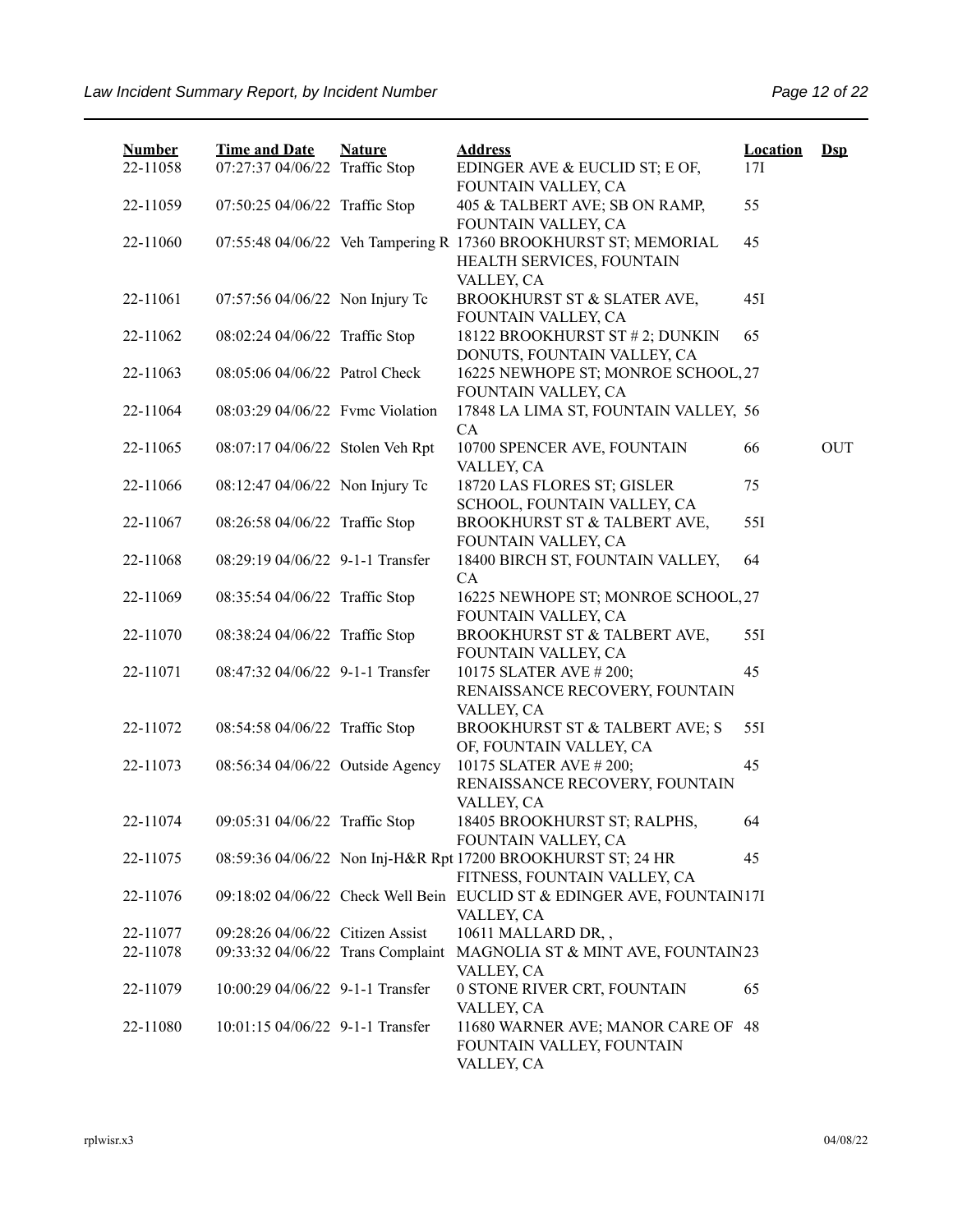| <b>Number</b> | <b>Time and Date</b>              | <b>Nature</b> | <b>Address</b>                                                             | <b>Location</b> | $\mathbf{Dsp}$ |
|---------------|-----------------------------------|---------------|----------------------------------------------------------------------------|-----------------|----------------|
| 22-11081      | 10:03:19 04/06/22 Traffic Stop    |               | 18100 BROOKHURST ST; OFFICE<br>DEPOT, FOUNTAIN VALLEY, CA                  | 65              |                |
| 22-11082      | 10:03:22 04/06/22 9-1-1 Incomplet |               | 15990 BROOKHURST ST; WALGREENS,<br>FOUNTAIN VALLEY, CA                     | 15              |                |
| 22-11083      | 10:23:46 04/06/22 Traffic Stop    |               | 17966 BROOKHURST ST; SHELL GAS,<br>FOUNTAIN VALLEY, CA                     | 55              |                |
| 22-11084      | 10:24:47 04/06/22 9-1-1 Misdial   |               | 17816 BUSHARD ST, FOUNTAIN<br>VALLEY, CA                                   | 54              |                |
| 22-11085      | 10:38:44 04/06/22 Receipt         |               | 11842 VIOLET CIR, FOUNTAIN VALLEY, 28<br>CA                                |                 |                |
| 22-11086      | 10:48:25 04/06/22 Patrol Check    |               | 17900 NEWHOPE ST; COSTCO,<br>FOUNTAIN VALLEY, CA                           | 57              |                |
| 22-11087      | 10:52:51 04/06/22 Traffic Stop    |               | EUCLID ST & EDINGER AVE, FOUNTAIN17I<br>VALLEY, CA                         |                 |                |
| 22-11088      | 10:57:10 04/06/22 9-1-1 Transfer  |               | 17415 LOS JARDINES WEST; MASUDA<br>SCHOOL, FOUNTAIN VALLEY, CA             | 46              |                |
| 22-11089      | 11:02:57 04/06/22 Traffic Stop    |               | EUCLID ST & WARNER AVE, FOUNTAIN 37I<br>VALLEY, CA                         |                 |                |
| 22-11090      | 11:01:40 04/06/22 Dog Issue       |               | 16400 BROOKHURST ST; FV REC<br>CENTER, FOUNTAIN VALLEY, CA                 | 25              |                |
| 22-11091      | 11:49:37 04/06/22 Traffic Stop    |               | NEWHOPE ST & EDINGER AVE; S/OF,<br>FOUNTAIN VALLEY, CA                     | 18I             |                |
| 22-11092      | 12:20:58 04/06/22 9-1-1 Misdial   |               | 9600 DOLPHIN AVE; VALLEY VISTA,<br>FOUNTAIN VALLEY, CA                     | 54              |                |
| 22-11093      | 12:36:28 04/06/22 Fire            |               | SAN RICARDO ST & WARNER AVE,<br>FOUNTAIN VALLEY, CA                        | 46              |                |
| 22-11094      | 12:46:29 04/06/22 9-1-1 Open Line |               | 9421 EDINGER AVE, WESTMINSTER, CA OUT23                                    |                 |                |
| 22-11095      | 12:57:00 04/06/22 Citizen Assist  |               | 16224 MT BADEN POWELL ST,<br>FOUNTAIN VALLEY, CA                           | 27              |                |
| 22-11096      | 12:52:27 04/06/22 Check Well Bein |               | 18910 MT CASTILE CIR, FOUNTAIN<br>VALLEY, CA                               | 74              |                |
| 22-11097      | 13:18:08 04/06/22 9-1-1 Transfer  |               | 17100 EUCLID ST; FV HOSPITAL,<br>FOUNTAIN VALLEY, CA                       | 47              |                |
| 22-11098      | 13:29:19 04/06/22 9-1-1 Transfer  |               | 11360 WARNER AVE; PARK VIEW<br>ESTATES ASSISTED LIVING, ORANGE,<br>CA      | 47              |                |
| 22-11099      | 13:37:46 04/06/22 Ped Check       |               | 16111 HARBOR BLVD; CURACAO,<br>FOUNTAIN VALLEY, CA                         | 28              |                |
| 22-11100      | 13:43:24 04/06/22 9-1-1 Transfer  |               | 10521 KEDGE AVE, GARDEN GROVE,<br>CA                                       |                 |                |
| 22-11101      | 13:48:42 04/06/22 Traffic Stop    |               | LILAC AVE & MT TAHAT ST, FOUNTAIN 28<br>VALLEY, CA                         |                 |                |
| 22-11102      | 13:48:48 04/06/22 9-1-1 Transfer  |               | 10187 NAPA RIVER CRT, FOUNTAIN<br>VALLEY, CA                               | 65              |                |
| 22-11103      | 13:48:57 04/06/22 Battery Rpt     |               | 11680 WARNER AVE; MANOR CARE OF<br>FOUNTAIN VALLEY, FOUNTAIN<br>VALLEY, CA | 48              |                |
| 22-11104      | 13:51:30 04/06/22 Traffic Hazard  |               | 17900 NEWHOPE ST; COSTCO,<br>FOUNTAIN VALLEY, CA                           | 57              |                |
| 22-11105      | 13:55:10 04/06/22 9-1-1 Misdial   |               | 9421 EDINGER AVE, WESTMINSTER, CA OUT23                                    |                 |                |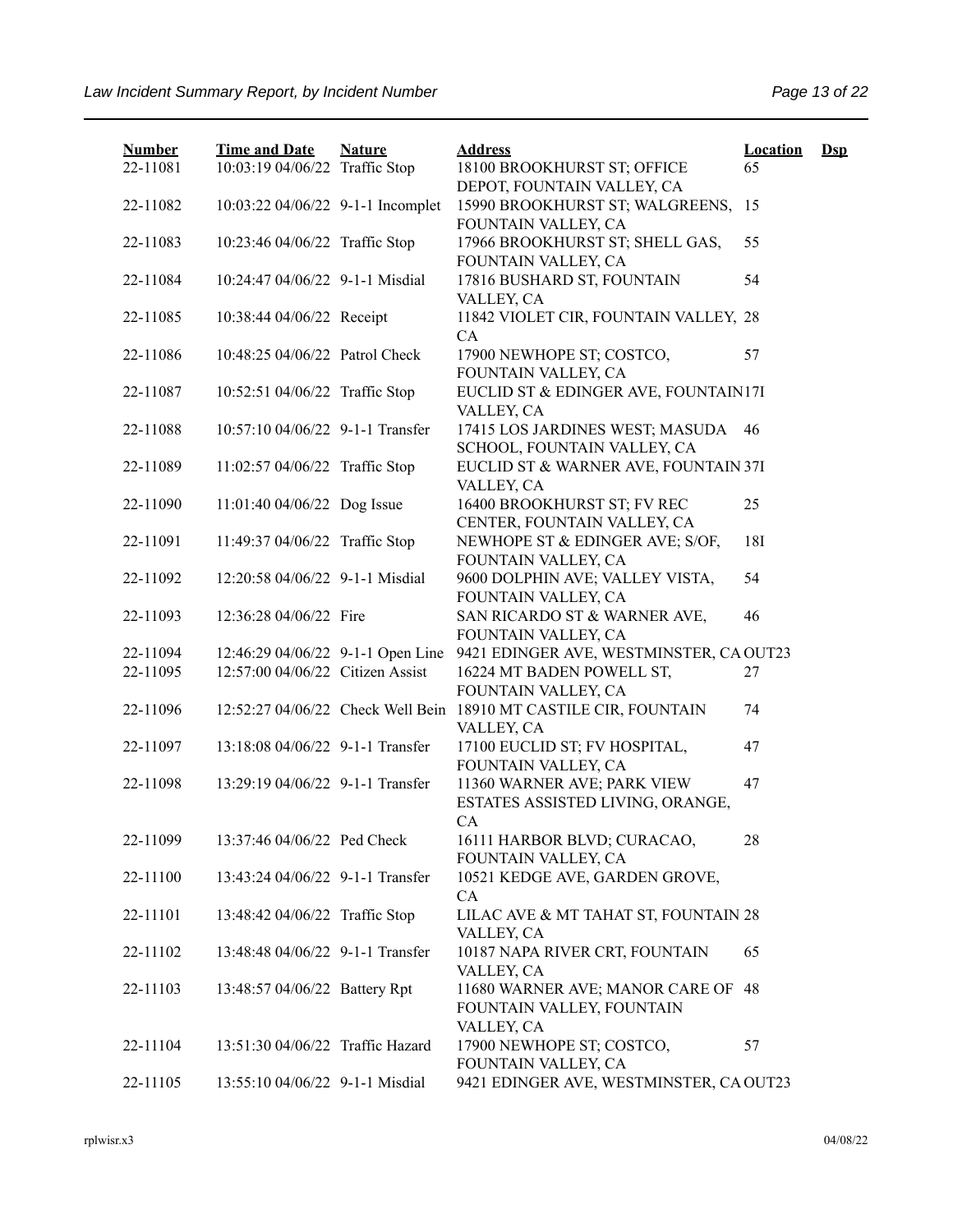| <b>Number</b><br>22-11106 | <b>Time and Date</b><br>13:50:44 04/06/22 Non Injury Tc | <b>Nature</b> | <b>Address</b><br>NEWHOPE ST & EDINGER AVE,<br>FOUNTAIN VALLEY, CA                | <b>Location</b><br>18I | $\mathbf{Dsp}$ |
|---------------------------|---------------------------------------------------------|---------------|-----------------------------------------------------------------------------------|------------------------|----------------|
| 22-11107                  | 14:18:39 04/06/22 Check Well Bein                       |               | 11623 SLATER AVE, FOUNTAIN VALLEY, 58<br>CA                                       |                        |                |
| 22-11108                  | 14:34:05 04/06/22 Fraud Rpt                             |               | 10645 EL MORRO CIR, FOUNTAIN<br>VALLEY, CA                                        | 46                     |                |
| 22-11109                  | 14:36:54 04/06/22 Petty Theft Rpt                       |               | 18659 SAN ANTONIO ST, FOUNTAIN<br>VALLEY, CA                                      | 75                     |                |
| 22-11110                  | 14:44:14 04/06/22 Patrol Check                          |               | 16566 NEWHOPE ST; LOS AMIGOS HS,<br>FOUNTAIN VALLEY, CA                           | 38                     |                |
| 22-11111                  | 14:48:43 04/06/22 Traffic Stop                          |               | NEWHOPE ST & HOLLY AVE,<br>FOUNTAIN VALLEY, CA                                    | 28                     |                |
| 22-11112                  | 14:53:07 04/06/22 Fraud Rpt                             |               | 10636 EL ESTE AVE, FOUNTAIN<br>VALLEY, CA                                         | 56                     |                |
| 22-11113                  | 14:59:12 04/06/22 Traffic Stop                          |               | 16566 NEWHOPE ST; LOS AMIGOS HS,<br>FOUNTAIN VALLEY, CA                           | 38                     |                |
| 22-11114                  | 14:58:32 04/06/22 9-1-1 Transfer                        |               | 11300 WARNER AVE; PALM ISLAND<br>SENIOR COMMUNITY, FOUNTAIN<br>VALLEY, CA         | 47                     |                |
|                           |                                                         |               |                                                                                   |                        |                |
| 22-11116                  | 15:13:30 04/06/22 9-1-1 Transfer                        |               | 18895 ACACIA ST, FOUNTAIN VALLEY, 73<br>CA                                        |                        |                |
| 22-11117                  | 15:16:48 04/06/22 Battery Rpt                           |               | 17100 EUCLID ST; FV HOSPITAL,<br>FOUNTAIN VALLEY, CA                              | 47                     |                |
| 22-11118                  | 15:20:48 04/06/22 Fraud Rpt                             |               | 10645 EL MORRO CIR, FOUNTAIN<br>VALLEY, CA                                        | 46                     |                |
| 22-11119                  | 15:24:56 04/06/22 Trans Complaint                       |               | 16400 BROOKHURST ST; FV REC<br>CENTER, FOUNTAIN VALLEY, CA                        | 25                     |                |
| 22-11120                  | 15:27:42 04/06/22 Trans Complaint                       |               | EDINGER AVE & RICHARDSON ST,<br>FOUNTAIN VALLEY, CA                               | 28                     |                |
| 22-11121                  | 15:40:20 04/06/22 9-1-1 Incomplet                       |               | 17360 BROOKHURST ST; MEMORIAL<br>HEALTH SERVICES, FOUNTAIN<br>VALLEY, CA          | 45                     |                |
| 22-11122                  | 15:44:48 04/06/22 Trans Complaint                       |               | 9199 CROCUS AVE, FOUNTAIN VALLEY, 23<br>CA                                        |                        |                |
| 22-11123                  | 15:46:53 04/06/22 Non Injury Tc                         |               | 18010 NEWHOPE ST # D; ISTANBUL<br><b>GRILL CALIFORNIA, FOUNTAIN</b><br>VALLEY, CA | 67                     |                |
| 22-11124                  | 15:51:52 04/06/22 Non Injury Tc                         |               | 18010 NEWHOPE ST, FOUNTAIN<br>VALLEY, CA                                          | 67                     |                |
| 22-11125                  | 16:02:35 04/06/22 9-1-1 Transfer                        |               | YORKTOWN / WARD,,                                                                 |                        |                |
| 22-11126                  | 16:11:11 04/06/22 Trans Complaint                       |               | 17475 BROOKHURST ST; ARCO AMPM, 44<br>FOUNTAIN VALLEY, CA                         |                        |                |
| 22-11127                  | 16:27:52 04/06/22 9-1-1 Transfer                        |               | 18905 WALNUT ST, FOUNTAIN VALLEY, 73<br>CA                                        |                        |                |
| 22-11128                  | 16:26:34 04/06/22 Vandalism Rpt                         |               | 18741 CAPENSE ST, FOUNTAIN VALLEY, 73<br>CA                                       |                        |                |
| 22-11129                  | 16:39:13 04/06/22 Citizen Assist                        |               | 16566 NEWHOPE ST; LOS AMIGOS HS,<br>FOUNTAIN VALLEY, CA                           | 38                     |                |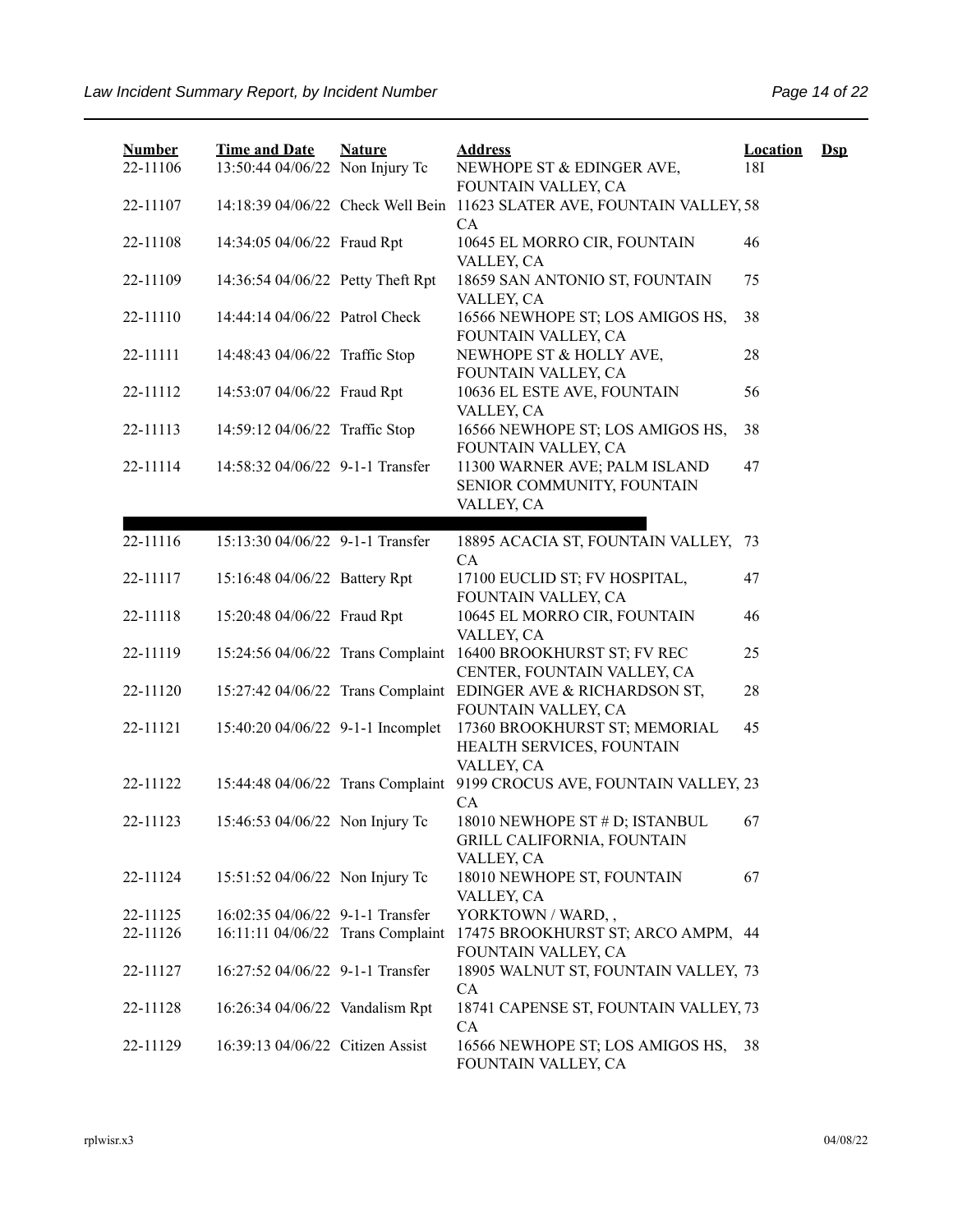| <b>Number</b><br>22-11130 | <b>Time and Date</b><br>16:40:58 04/06/22 Abandoned Veh | <b>Nature</b> | <b>Address</b><br>18387 SANTA VERONICA CIR,                                                                        | <b>Location</b><br>62 | $\mathbf{Dsp}$ |
|---------------------------|---------------------------------------------------------|---------------|--------------------------------------------------------------------------------------------------------------------|-----------------------|----------------|
| 22-11131                  |                                                         |               | FOUNTAIN VALLEY, CA<br>16:51:29 04/06/22 Trans Complaint 15990 BROOKHURST ST; WALGREENS, 15<br>FOUNTAIN VALLEY, CA |                       |                |
| 22-11132                  | 17:01:49 04/06/22 Property Rpt                          |               | 17901 LOS ALAMOS ST; LOS ALAMOS<br>PARK, FOUNTAIN VALLEY, CA                                                       | 55                    |                |
| 22-11133                  |                                                         |               | 17:03:32 04/06/22 Trans Complaint 16400 BROOKHURST ST; FV REC<br>CENTER, FOUNTAIN VALLEY, CA                       | 25                    |                |
| 22-11135                  | 17:09:10 04/06/22 Road Rage                             |               | HEIL AVE & MAGNOLIA ST, FOUNTAIN 23I<br>VALLEY, CA                                                                 |                       |                |
| 22-11136                  | 17:17:40 04/06/22 Dist Of Peac                          |               | 17295 BROOKHURST ST; DEL TACO,<br>FOUNTAIN VALLEY, CA                                                              | 44                    |                |
| 22-11137                  | 17:28:49 04/06/22 9-1-1 Transfer                        |               | 0 405, FOUNTAIN VALLEY, CA                                                                                         | 44                    |                |
| 22-11138                  | 18:02:14 04/06/22 Outside Agency                        |               | 9351 GRIPPO RIVER AVE, FOUNTAIN                                                                                    | 73                    |                |
|                           |                                                         |               | VALLEY, CA                                                                                                         |                       |                |
| 22-11139                  | 18:20:11 04/06/22 Alarm Activatio                       |               | 16111 HARBOR BLVD; CURACAO,<br>FOUNTAIN VALLEY, CA                                                                 | 28                    | <b>UNF</b>     |
| 22-11140                  |                                                         |               | 18:24:19 04/06/22 9-1-1 Abandoned 11100 WARNER AVE #370, FOUNTAIN                                                  | 47                    |                |
|                           |                                                         |               | VALLEY, CA                                                                                                         |                       |                |
| 22-11141                  | 18:28:29 04/06/22 9-1-1 Misdial                         |               | 10191 EL CORAZON AVE, FOUNTAIN                                                                                     | 45                    |                |
|                           |                                                         |               | VALLEY, CA                                                                                                         |                       |                |
| 22-11142                  | 18:28:38 04/06/22 Traffic Hazard                        |               | WARNER AVE & SAN MATEO ST,                                                                                         | 45                    |                |
|                           |                                                         |               |                                                                                                                    |                       |                |
|                           |                                                         |               | FOUNTAIN VALLEY, CA                                                                                                |                       |                |
| 22-11143                  | 18:32:58 04/06/22 Fvmc Violation                        |               | EDINGER AVE & BROOKHURST ST,                                                                                       | 15I                   |                |
|                           |                                                         |               | FOUNTAIN VALLEY, CA                                                                                                |                       |                |
| 22-11144                  | 18:39:17 04/06/22 Grand Theft Rpt                       |               | 17100 EUCLID ST; FV HOSPITAL,                                                                                      | 47                    |                |
|                           |                                                         |               | FOUNTAIN VALLEY, CA                                                                                                |                       |                |
| 22-11145                  | 18:47:58 04/06/22 Illegal Parking                       |               | STONECRESS AVE & MT NEOTA ST,                                                                                      | 37                    |                |
|                           |                                                         |               | FOUNTAIN VALLEY, CA                                                                                                |                       |                |
| 22-11146                  | 19:00:49 04/06/22 Illegal Parking                       |               | EL REY AVE & BUSHARD ST,                                                                                           | 44                    |                |
|                           |                                                         |               | FOUNTAIN VALLEY, CA                                                                                                |                       |                |
| 22-11147                  | 19:01:40 04/06/22 Ped Check                             |               | 16205 BROOKHURST ST; DENNYS,                                                                                       | 24                    |                |
|                           |                                                         |               | FOUNTAIN VALLEY, CA                                                                                                |                       |                |
| 22-11148                  | 19:12:03 04/06/22 Vehicle Check                         |               | 17101 BUSHARD ST; SPEC SERVICES,                                                                                   | 43                    |                |
|                           |                                                         |               | FOUNTAIN VALLEY, CA                                                                                                |                       |                |
| 22-11149                  |                                                         |               | 19:10:32 04/06/22 Check Well Bein 11160 WARNER AVE, FOUNTAIN                                                       | 47                    |                |
|                           |                                                         |               | VALLEY, CA                                                                                                         |                       |                |
| 22-11150                  |                                                         |               | 19:26:41 04/06/22 Occupied Veh Ch WINTERSBURG AVE & MT LILITA CRT, 38                                              |                       |                |
|                           |                                                         |               | FOUNTAIN VALLEY, CA                                                                                                |                       |                |
| 22-11151                  | 19:29:38 04/06/22 Traffic Stop                          |               | MAGNOLIA ST & HEIL AVE, FOUNTAIN 23I                                                                               |                       |                |
|                           |                                                         |               | VALLEY, CA                                                                                                         |                       |                |
| 22-11152                  | 19:29:16 04/06/22 Grand Theft Rpt                       |               | 18361 EUCLID ST; GUITAR CENTER,                                                                                    | 66                    |                |
|                           |                                                         |               | FOUNTAIN VALLEY, CA                                                                                                |                       |                |
| 22-11153                  | 19:33:03 04/06/22 Alarm Activatio                       |               | 10940 KALAMA RIVER AVE;                                                                                            | 66                    | <b>UNF</b>     |
|                           |                                                         |               | CORRADINI CORP, FOUNTAIN VALLEY,                                                                                   |                       |                |
|                           |                                                         |               | CA                                                                                                                 |                       |                |
| 22-11154                  | 20:11:38 04/06/22 9-1-1 Transfer                        |               | 18785 BROOKHURST ST, FOUNTAIN                                                                                      | 74                    |                |
|                           |                                                         |               | VALLEY, CA                                                                                                         |                       |                |
| 22-11155                  | 20:41:53 04/06/22 Susp Subj                             |               | 11761 EDINGER AVE; BLARNEY STONE, 28<br>FOUNTAIN VALLEY, CA                                                        |                       |                |
|                           |                                                         |               |                                                                                                                    |                       |                |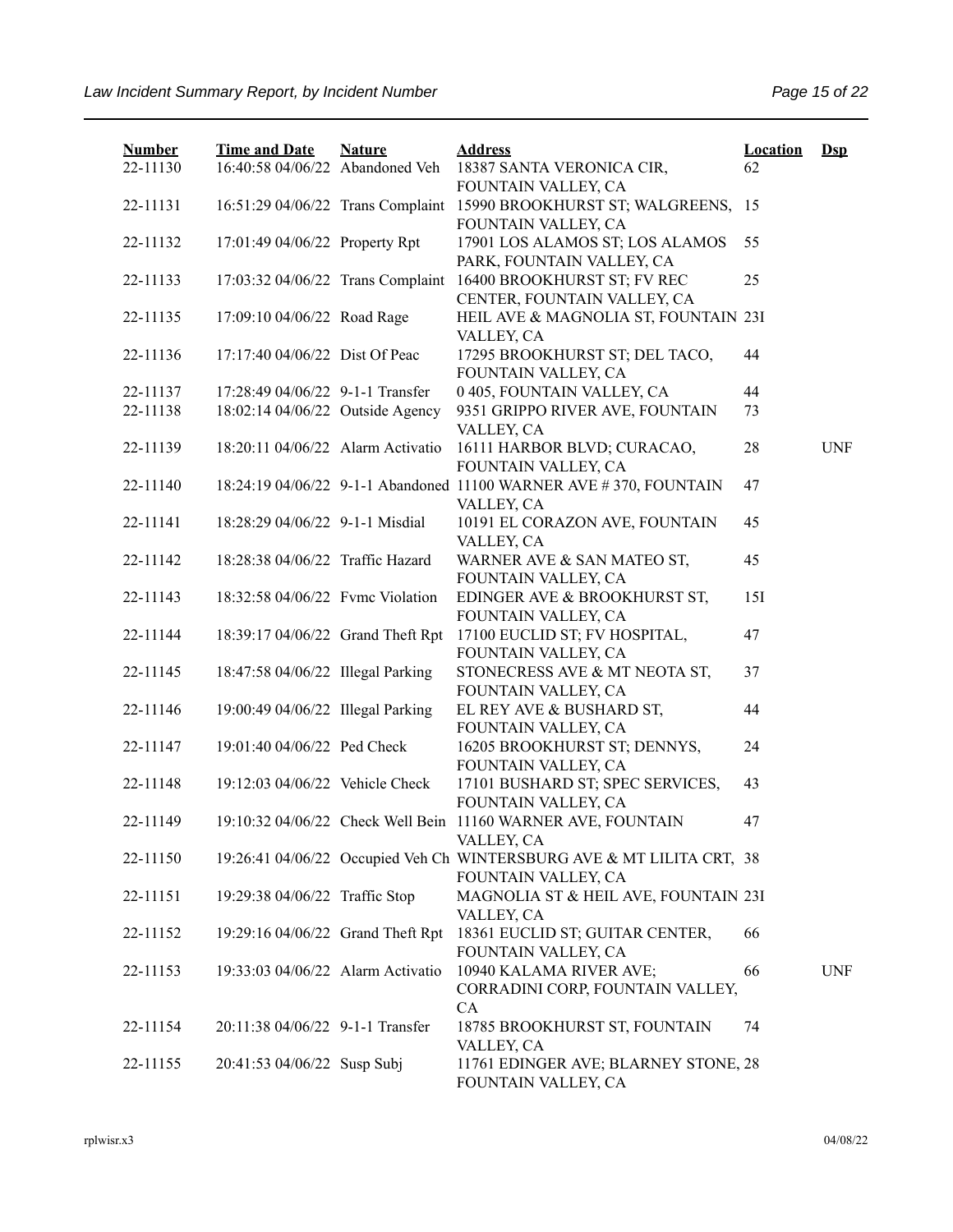| <b>Number</b><br>22-11156 | <b>Time and Date</b><br>21:00:11 04/06/22 Threats Rpt | <b>Nature</b> | <b>Address</b><br>16025 BROOKHURST ST; WELLS                                            | <b>Location</b><br>24 | $\mathbf{Dsp}$ |
|---------------------------|-------------------------------------------------------|---------------|-----------------------------------------------------------------------------------------|-----------------------|----------------|
| 22-11157                  | 21:01:33 04/06/22 Citizen Assist                      |               | FARGO, FOUNTAIN VALLEY, CA<br>10975 EDINGER AVE; ARCO, FOUNTAIN 16<br>VALLEY, CA        |                       |                |
| 22-11158                  | 21:06:02 04/06/22 Party Complaint                     |               | 9774 SANMIAN CRT, FOUNTAIN<br>VALLEY, CA                                                | 64                    |                |
| 22-11159                  | 21:33:26 04/06/22 Drunk Driver                        |               | BUSHARD ST & GARFIELD AVE,<br>FOUNTAIN VALLEY, CA                                       | OUT74                 |                |
| 22-11160                  | 21:47:46 04/06/22 9-1-1 Misdial                       |               | 18111 BROOKHURST ST; MEMORIAL<br>CARE ORANGE COAST MEDICAL CENT,<br>FOUNTAIN VALLEY, CA | 64                    |                |
| 22-11161                  | 21:56:25 04/06/22 Traffic Stop                        |               | BROOKHURST ST & LA ALAMEDA<br>AVE, FOUNTAIN VALLEY, CA                                  | 45                    |                |
|                           |                                                       |               |                                                                                         |                       |                |
|                           |                                                       |               |                                                                                         |                       |                |
| 22-11163                  | 22:10:34 04/06/22 Susp Subj                           |               | STONECRESS AVE & MT DARWIN CIR, 37                                                      |                       |                |
|                           |                                                       |               | FOUNTAIN VALLEY, CA                                                                     |                       |                |
| 22-11164                  | 22:15:00 04/06/22 9-1-1 Transfer                      |               | 9455 CLOVER AVE #9, FOUNTAIN                                                            | 33                    |                |
|                           |                                                       |               | VALLEY, CA                                                                              |                       |                |
| 22-11165                  | 22:18:30 04/06/22 9-1-1 Transfer                      |               | 18111 BROOKHURST ST; MEMORIAL                                                           | 64                    |                |
|                           |                                                       |               | CARE ORANGE COAST MEDICAL CENT,                                                         |                       |                |
|                           |                                                       |               | FOUNTAIN VALLEY, CA                                                                     |                       |                |
| 22-11166                  |                                                       |               | 22:35:29 04/06/22 Music Complaint 16425 HARBOR BLVD #165, FOUNTAIN 28                   |                       |                |
| 22-11167                  | 23:11:52 04/06/22 9-1-1 Transfer                      |               | VALLEY, CA<br>11680 WARNER AVE; MANOR CARE OF 48                                        |                       |                |
|                           |                                                       |               | FOUNTAIN VALLEY, FOUNTAIN                                                               |                       |                |
|                           |                                                       |               | VALLEY, CA                                                                              |                       |                |
| 22-11168                  | 23:44:20 04/06/22 9-1-1 Transfer                      |               | HARBOR BLVD & LILAC AVE,                                                                | 19I                   |                |
|                           |                                                       |               | FOUNTAIN VALLEY, CA                                                                     |                       |                |
| 22-11169                  | 00:28:01 04/07/22 Illegal Parking                     |               | BERG RIVER CIR & MT GUSTIN ST,                                                          | 29                    |                |
|                           |                                                       |               | FOUNTAIN VALLEY, CA                                                                     |                       |                |
| 22-11170                  | 00:44:49 04/07/22 Illegal Parking                     |               | 11530 EDINGER AVE, FOUNTAIN                                                             | 28                    |                |
|                           |                                                       |               | VALLEY, CA                                                                              |                       |                |
| 22-11171                  | 01:09:08 04/07/22 Veh Repo                            |               | 10220 SUNN AVE, FOUNTAIN VALLEY,                                                        | 15                    |                |
|                           |                                                       |               | CA                                                                                      |                       |                |
| 22-11172                  | 01:22:48 04/07/22 Patrol Check                        |               | 17101 BUSHARD ST; SPEC SERVICES,                                                        | 43                    |                |
|                           |                                                       |               | FOUNTAIN VALLEY, CA                                                                     |                       |                |
| 22-11173                  | 01:26:37 04/07/22 Traffic Stop                        |               | NEWHOPE ST & WARNER AVE,                                                                | 38I                   |                |
|                           |                                                       |               | FOUNTAIN VALLEY, CA                                                                     |                       |                |
| 22-11174                  | 01:39:36 04/07/22 9-1-1 Transfer                      |               | 11014 LAVENDER AVE, FOUNTAIN                                                            | 37                    |                |
|                           |                                                       |               | VALLEY, CA                                                                              |                       |                |
| 22-11175                  | 02:17:49 04/07/22 Direct Pat/Othe                     |               | 16400 BROOKHURST ST; FV REC<br>CENTER, FOUNTAIN VALLEY, CA                              | 25                    |                |
| 22-11176                  | 02:19:44 04/07/22 Priv Prop Imp                       |               | 10032 SAN MIGUEL CRT, FOUNTAIN                                                          | 75                    |                |
|                           |                                                       |               | VALLEY, CA                                                                              |                       |                |
| 22-11177                  | 02:40:44 04/07/22 9-1-1 Transfer                      |               | 18111 BROOKHURST ST; MEMORIAL                                                           | 64                    |                |
|                           |                                                       |               | CARE ORANGE COAST MEDICAL CENT,                                                         |                       |                |
|                           |                                                       |               | FOUNTAIN VALLEY, CA                                                                     |                       |                |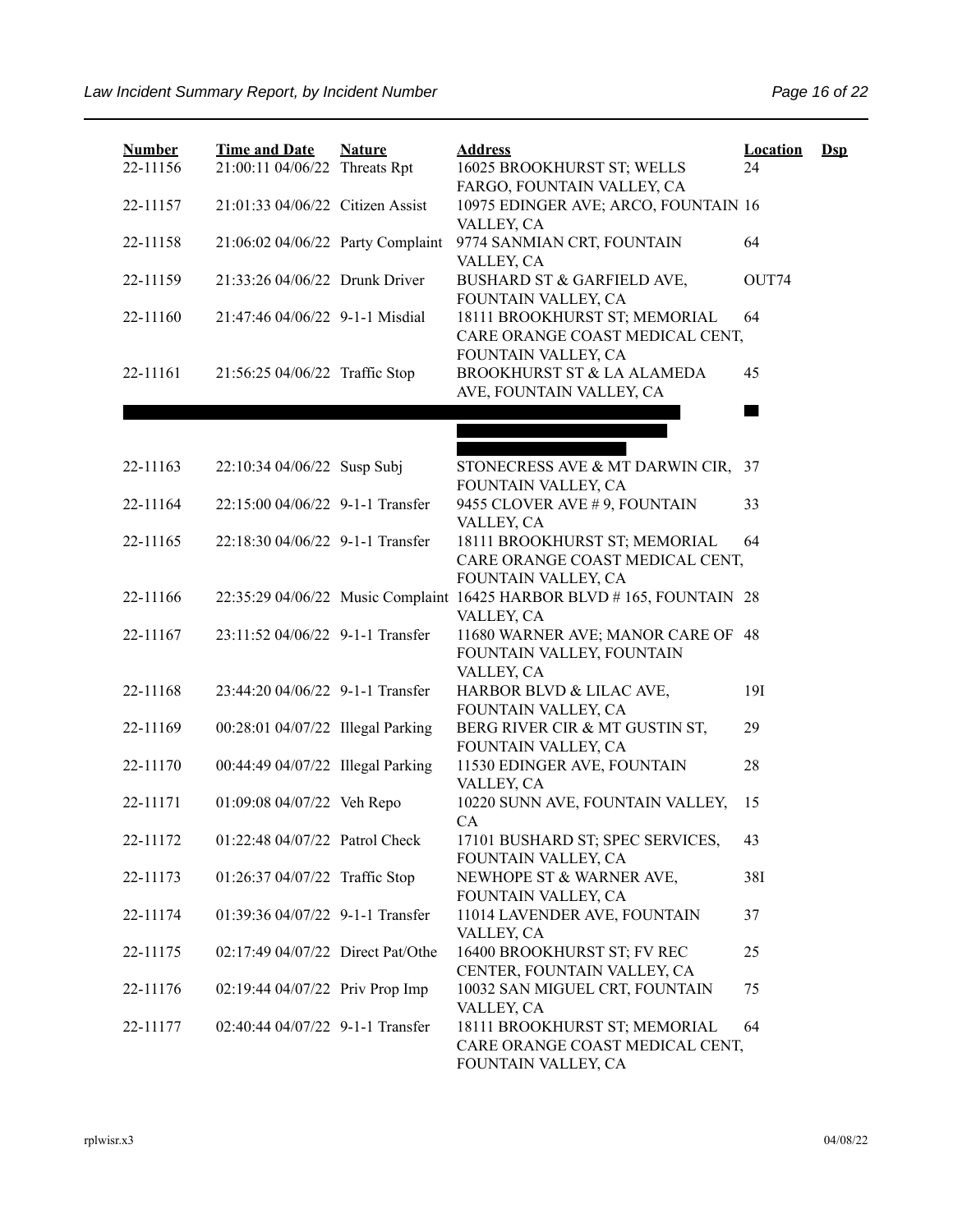| <b>Number</b><br>22-11178 | <b>Time and Date</b><br>02:43:57 04/07/22 Priv Prop Imp             | <b>Nature</b> | <b>Address</b><br>9580 EL REY AVE; CORTE BELLA APTS, 44<br>FOUNTAIN VALLEY, CA              | <b>Location</b> | $Dep$      |
|---------------------------|---------------------------------------------------------------------|---------------|---------------------------------------------------------------------------------------------|-----------------|------------|
| 22-11179                  | 03:30:42 04/07/22 9-1-1 Misdial                                     |               | X:-117.950280, Y:33.706381,,                                                                |                 |            |
| 22-11180                  | 03:47:56 04/07/22 Alarm Activatio                                   |               | 9475 HEIL AVE # C, FOUNTAIN VALLEY, 23<br>CA                                                |                 |            |
| 22-11181                  | 03:56:25 04/07/22 Patrol Check                                      |               | 16450 SAN JACINTO ST, FOUNTAIN<br>VALLEY, CA                                                | 28              |            |
| 22-11182                  | 04:05:57 04/07/22 Alarm Activatio                                   |               | 11321 TALBERT AVE; MC DONALDS,<br>FOUNTAIN VALLEY, CA                                       | 57              |            |
| 22-11183                  | 04:14:59 04/07/22 Trf Acc/Unk Inj                                   |               | MAGNOLIA ST & 405, FOUNTAIN<br>VALLEY, CA                                                   | 33              |            |
| 22-11184                  | 04:30:45 04/07/22 Ped Check                                         |               | AZALEA CIR & SPRUCE ST, FOUNTAIN 24<br>VALLEY, CA                                           |                 |            |
| 22-11185                  | 04:47:08 04/07/22 9-1-1 Open Line                                   |               | 9002 TALBERT AVE, FOUNTAIN<br>VALLEY, CA                                                    | 63              |            |
| 22-11186                  | 04:58:47 04/07/22 Veh Repo                                          |               | 10056 EDINGER AVE, FOUNTAIN<br>VALLEY, CA                                                   | 25              |            |
| 22-11187                  | 06:02:18 04/07/22 Petty Theft Rpt                                   |               | 15954 MCCORD CIR, FOUNTAIN<br>VALLEY, CA                                                    | 14              |            |
| 22-11188                  | 06:36:51 04/07/22 Alarm Activatio                                   |               | 9895 WARNER AVE # A; HAMLE<br>SUPERMARKET, FOUNTAIN VALLEY,<br><b>CA</b>                    | 34              | <b>UNF</b> |
| 22-11189                  | 06:38:23 04/07/22 Trans Complaint                                   |               | 17615 LOS JARDINES EAST; COX<br>SCHOOL, FOUNTAIN VALLEY, CA                                 | 56              |            |
|                           |                                                                     |               |                                                                                             |                 |            |
|                           |                                                                     |               |                                                                                             |                 |            |
| 22-11191                  | 07:10:16 04/07/22 Trans Complaint                                   |               | 10835 KALAMA RIVER AVE; ATLAS<br>BOLT AND SUPPLY COMPANY IN,                                | 66              |            |
|                           |                                                                     |               | FOUNTAIN VALLEY, CA                                                                         |                 |            |
| 22-11192<br>22-11193      | 07:35:18 04/07/22 Street Sweeping<br>07:42:50 04/07/22 Traffic Stop |               | RD 42, FOUNTAIN VALLEY, CA<br>11303 SANDSTONE AVE; NORTHCUTT<br>SCHOOL, FOUNTAIN VALLEY, CA | 55<br>37        |            |
| 22-11194                  | 07:44:33 04/07/22 Traffic Stop                                      |               | WARD ST & GARFIELD AVE; S-OF,<br>FOUNTAIN VALLEY, CA                                        | OUT76           |            |
| 22-11195                  | 07:47:03 04/07/22 Traffic Stop                                      |               | 11303 SANDSTONE AVE; NORTHCUTT<br>SCHOOL, FOUNTAIN VALLEY, CA                               | 37              |            |
| 22-11196                  | 07:49:36 04/07/22 Traffic Stop                                      |               | 17615 LOS JARDINES EAST; COX<br>SCHOOL, FOUNTAIN VALLEY, CA                                 | 56              |            |
| 22-11197                  | 07:57:48 04/07/22 Illegal Parking                                   |               | 10361 CALLE MADERO, FOUNTAIN<br>VALLEY, CA                                                  | 45              |            |
| 22-11198                  | 08:02:49 04/07/22 Traffic Stop                                      |               | 17415 LOS JARDINES WEST; MASUDA<br>SCHOOL, FOUNTAIN VALLEY, CA                              | 46              |            |
| 22-11199                  | 08:08:25 04/07/22 Traffic Stop                                      |               | 17415 LOS JARDINES WEST; MASUDA<br>SCHOOL, FOUNTAIN VALLEY, CA                              | 46              |            |
| 22-11200                  | 08:08:53 04/07/22 Trans Complaint                                   |               | EDINGER AVE & RICHARDSON ST,<br>FOUNTAIN VALLEY, CA                                         | 28              |            |
| 22-11201                  | 08:28:33 04/07/22 9-1-1 Open Line                                   |               | 730 EUCLID ST,,                                                                             |                 |            |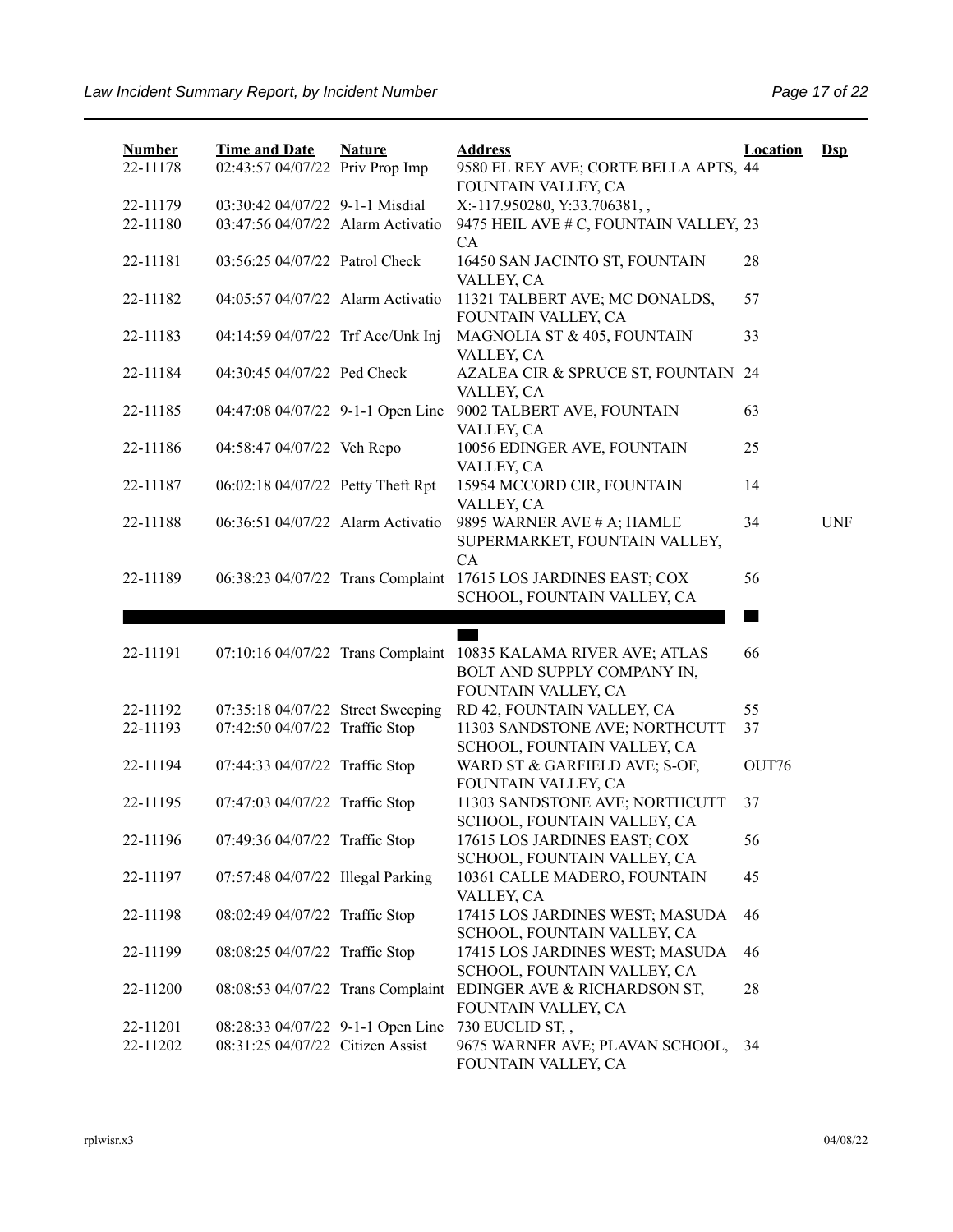| <b>Number</b><br>22-11203 | <b>Time and Date</b>              | <b>Nature</b> | <b>Address</b><br>08:40:59 04/07/22 Check Well Bein CROCUS AVE & SWEETLEAF ST,<br>FOUNTAIN VALLEY, CA | <b>Location</b><br>23 | $\mathbf{Dsp}$ |
|---------------------------|-----------------------------------|---------------|-------------------------------------------------------------------------------------------------------|-----------------------|----------------|
| 22-11204                  |                                   |               | 08:45:14 04/07/22 Occupied Veh Ch 17680 NEWHOPE ST; SUREFIRE LLC,<br>FOUNTAIN VALLEY, CA              | 57                    |                |
| 22-11205                  |                                   |               | 08:47:54 04/07/22 Recov Stolen Ve 9065 WARNER AVE; FLOOR AND<br>DECOR, FOUNTAIN VALLEY, CA            | 33                    |                |
| 22-11206                  | 08:55:38 04/07/22 Veh Burg Rpt    |               | 10536 BECHLER RIVER AVE, FOUNTAIN 66<br>VALLEY, CA                                                    |                       |                |
|                           |                                   |               |                                                                                                       |                       |                |
| 22-11208                  | 09:25:28 04/07/22 Follow Up       |               | 16566 NEWHOPE ST; LOS AMIGOS HS,<br>FOUNTAIN VALLEY, CA                                               | 38                    |                |
| 22-11209                  | 09:29:04 04/07/22 9-1-1 Open Line |               | 8675 BLUEBIRD AVE; HARPER PARK,<br>FOUNTAIN VALLEY, CA                                                | 72                    |                |
| 22-11210                  | 09:32:27 04/07/22 Vehicle Check   |               | 17136 MAGNOLIA ST; CVS, FOUNTAIN<br>VALLEY, CA                                                        | 43                    |                |
| 22-11211                  |                                   |               | 09:44:21 04/07/22 Occupied Veh Ch 16830 BUSHARD ST, FOUNTAIN<br>VALLEY, CA                            | 34                    |                |
| 22-11212                  | 09:58:11 04/07/22 Veh Repo        |               | 8939 YUBA RIVER AVE, FOUNTAIN<br>VALLEY, CA                                                           | 72                    |                |
| 22-11213                  | 09:58:52 04/07/22 Alarm Activatio |               | 18291 BROOKHURST ST #1; LOCKER<br>INC, FOUNTAIN VALLEY, CA                                            | 64                    | <b>UNF</b>     |
| 22-11214                  | 10:20:29 04/07/22 Traffic Stop    |               | REDWOOD ST & FINCH AVE,<br>FOUNTAIN VALLEY, CA                                                        | 74                    |                |
| 22-11215                  | 10:21:23 04/07/22 Outside Agency  |               | 17400 MODOC ST #19, FOUNTAIN<br>VALLEY, CA                                                            | 44                    |                |
| 22-11216                  | 10:48:45 04/07/22 9-1-1 Transfer  |               | 10686 LA PERLA AVE, FOUNTAIN<br>VALLEY, CA                                                            | 56                    |                |
| 22-11217                  | 10:56:23 04/07/22 Priv Prop Imp   |               | 17375 BROOKHURST ST; LA PAZ<br>APARTMENTS, FOUNTAIN VALLEY, CA                                        | 44                    |                |
| 22-11218                  | 10:59:26 04/07/22 Dist Of Peac    |               | 17520 BROOKHURST ST; ARCO,<br>FOUNTAIN VALLEY, CA                                                     | 55                    |                |
| 22-11219                  | 11:05:48 04/07/22 Petty Theft Rpt |               | 16566 NEWHOPE ST; LOS AMIGOS HS,<br>FOUNTAIN VALLEY, CA                                               | 38                    |                |
| 22-11220                  | 11:12:54 04/07/22 Alarm Activatio |               | 10200 JANACA CIR, FOUNTAIN VALLEY, 65<br>CA                                                           |                       |                |
| 22-11221                  | 11:14:42 04/07/22 Grand Theft Rpt |               | 11300 WARNER AVE # A311, FOUNTAIN 47<br>VALLEY, CA                                                    |                       |                |
| 22-11222                  | 11:16:42 04/07/22 Alarm Activatio |               | 10200 JANACA CIR, FOUNTAIN VALLEY, 65<br>CA                                                           |                       |                |
| 22-11223                  | 11:17:15 04/07/22 9-1-1 Transfer  |               | 17100 EUCLID ST; FV HOSPITAL,<br>FOUNTAIN VALLEY, CA                                                  | 47                    |                |
| 22-11224                  | 11:18:49 04/07/22 Test Entry      |               | 10200 SLATER AVE, FOUNTAIN VALLEY, 55<br>CA                                                           |                       |                |
| 22-11225                  | 11:19:51 04/07/22 Test Entry      |               | 10200 SLATER AVE, FOUNTAIN VALLEY, 55<br>CA                                                           |                       |                |
| 22-11226                  | 11:20:53 04/07/22 Test Entry      |               | 10200 SLATER AVE, FOUNTAIN VALLEY, 55<br>CA                                                           |                       |                |
| 22-11227                  | 11:21:13 04/07/22 9-1-1 Open Line |               | 17120 NECTARINE ST, FOUNTAIN<br>VALLEY, CA                                                            | 44                    |                |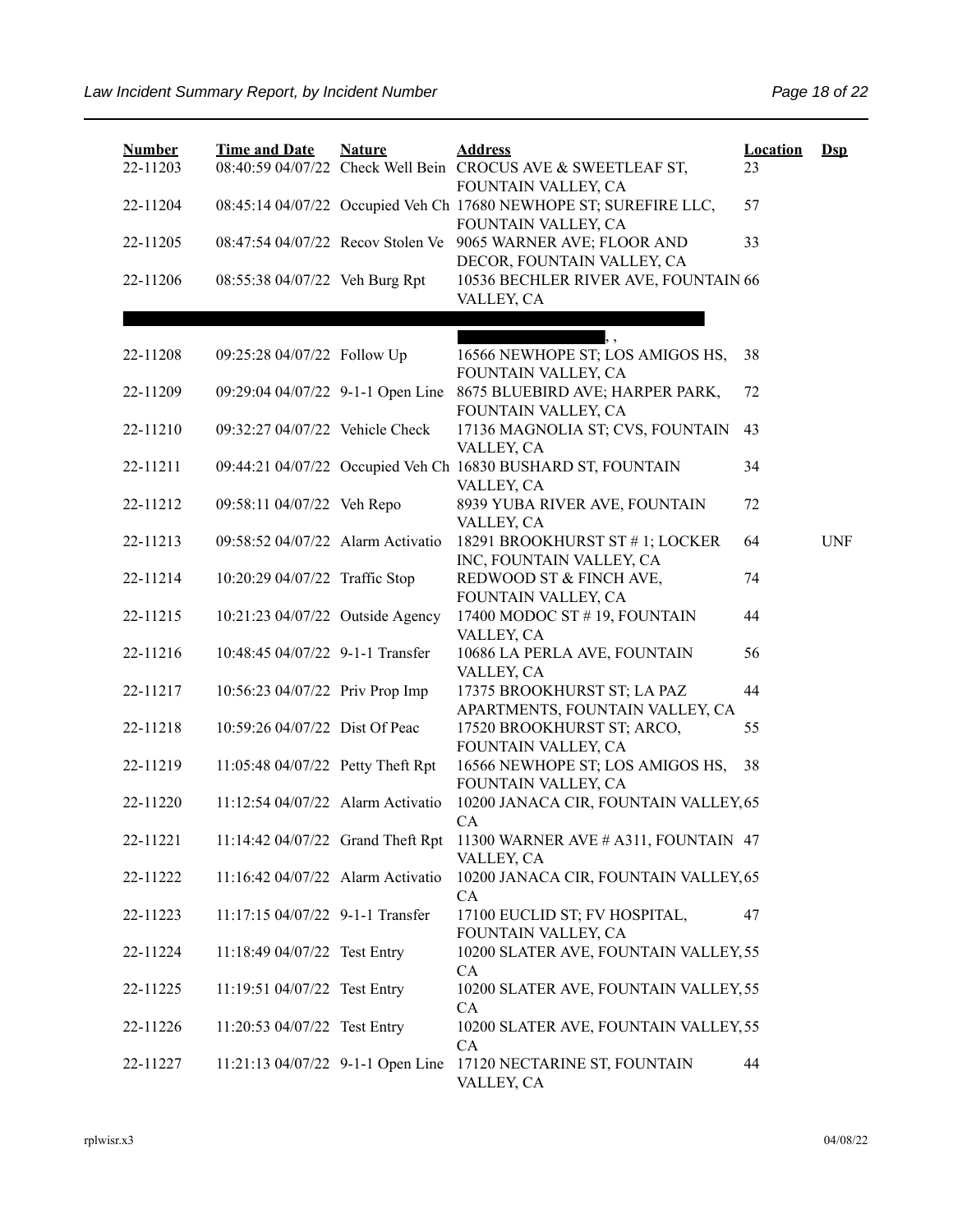| <b>Number</b> | <b>Time and Date</b>              | <b>Nature</b> | <b>Address</b>                                                                       | <b>Location</b> | $\mathbf{Dsp}$ |
|---------------|-----------------------------------|---------------|--------------------------------------------------------------------------------------|-----------------|----------------|
| 22-11228      | 11:27:15 04/07/22 Recov Stolen Ve |               | 17584 SANTA MARIA ST, FOUNTAIN<br>VALLEY, CA                                         | 52              |                |
| 22-11229      | 11:30:47 04/07/22 Petty Theft Now |               | 16201 HARBOR BLVD # A; WALGREENS, 28<br>FOUNTAIN VALLEY, CA                          |                 |                |
| 22-11230      | 11:22:06 04/07/22 Test Entry      |               | 10200 SLATER AVE, FOUNTAIN VALLEY, 55<br>CA                                          |                 |                |
| 22-11231      | 11:54:37 04/07/22 Alarm Activatio |               | 18138 SANTA ARABELLA ST, FOUNTAIN62<br>VALLEY, CA                                    |                 |                |
| 22-11232      | 11:55:53 04/07/22 Alarm Activatio |               | 10200 JANACA CIR, FOUNTAIN VALLEY, 65<br>CA                                          |                 |                |
| 22-11233      | 11:56:41 04/07/22 Alarm Activatio |               | 10200 JANACA CIR, FOUNTAIN VALLEY, 65<br>CA                                          |                 |                |
| 22-11234      | 12:00:35 04/07/22 Check Well Bein |               | 17103 MAGNOLIA ST; GUADALUPE<br>MANOR, FOUNTAIN VALLEY, CA                           | 42              |                |
| 22-11235      | 12:10:36 04/07/22 Trans Complaint |               | 18850 BROOKHURST ST; GOLD N<br>SILVER, FOUNTAIN VALLEY, CA                           | 75              |                |
| 22-11236      | 12:27:40 04/07/22 9-1-1 Incomplet |               | 17360 BROOKHURST ST; MEMORIAL<br>HEALTH SERVICES, FOUNTAIN<br>VALLEY, CA             | 45              |                |
| 22-11237      | 12:48:59 04/07/22 Citizen Assist  |               | 10200 SLATER AVE, FOUNTAIN VALLEY, 55<br>CA                                          |                 |                |
| 22-11238      | 12:49:35 04/07/22 Trf Acc/Unk Inj |               | WARNER AVE & LOS JARDINES WEST, 46<br>FOUNTAIN VALLEY, CA                            |                 |                |
|               |                                   |               |                                                                                      |                 |                |
| 22-11240      | 14:11:17 04/07/22 Battery Rpt     |               | 17415 LOS JARDINES WEST; MASUDA<br>SCHOOL, FOUNTAIN VALLEY, CA                       | 46              |                |
|               |                                   |               |                                                                                      | a s             |                |
| 22-11242      |                                   |               | 14:22:39 04/07/22 Trans Complaint MAGNOLIA ST & SLATER AVE,<br>FOUNTAIN VALLEY, CA   | 43I             |                |
| 22-11243      | 14:20:24 04/07/22 Non Injury Tc   |               | 18926 MAGNOLIA ST, FOUNTAIN<br>VALLEY, CA                                            | 73              |                |
| 22-11244      |                                   |               | 14:26:59 04/07/22 Non Inj-H&R Rpt MAGNOLIA ST & GARFIELD AVE,<br>FOUNTAIN VALLEY, CA | OUT73           |                |
| 22-11245      | 14:26:06 04/07/22 Susp Subj       |               | 9274 LA COLONIA AVE, FOUNTAIN<br>VALLEY, CA                                          | 43              |                |
| 22-11246      | 14:29:09 04/07/22 9-1-1 Misdial   |               | 8588 VOLGA RIVER CIR, FOUNTAIN<br>VALLEY, CA                                         | 62              |                |
| 22-11247      |                                   |               | 14:32:40 04/07/22 Trans Complaint 8520 WARNER AVE; ARCO AMPM,<br>FOUNTAIN VALLEY, CA | 42              |                |
| 22-11248      |                                   |               | 13:30:00 04/07/22 Occupied Veh Ch 11655 QUARTZ AVE, FOUNTAIN<br>VALLEY, CA           | 38              |                |
| 22-11249      | 14:35:05 04/07/22 Grand Theft Rpt |               | 10459 SIOUX RIVER CIR, FOUNTAIN<br>VALLEY, CA                                        | 65              |                |
| 22-11250      |                                   |               | 13:01:00 04/07/22 Check Well Bein 17375 BROOKHURST ST #106,<br>FOUNTAIN VALLEY, CA   | 44              |                |
| 22-11251      | 14:41:33 04/07/22 9-1-1 Transfer  |               | 314 MAGPIE LN, FOUNTAIN VALLEY,<br>CA                                                | 64              |                |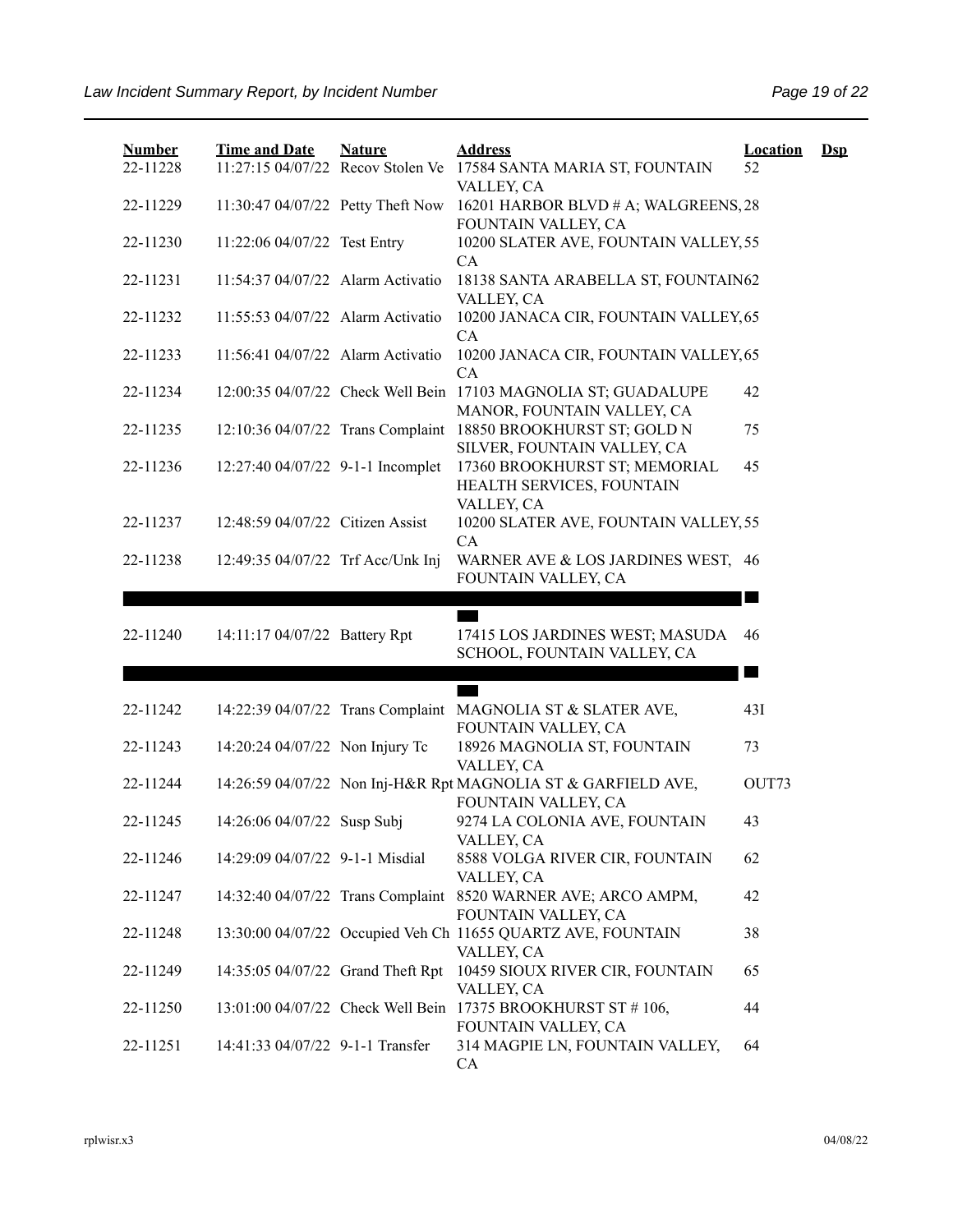| <b>Number</b><br>22-11252 | <b>Time and Date</b><br>13:53:00 04/07/22 9-1-1 Transfer | <b>Nature</b> | <b>Address</b><br>17816 BUSHARD ST; FVHS, FOUNTAIN                   | <b>Location</b><br>54 | $\mathbf{Dsp}$ |
|---------------------------|----------------------------------------------------------|---------------|----------------------------------------------------------------------|-----------------------|----------------|
|                           |                                                          |               | VALLEY, CA                                                           |                       |                |
| 22-11253                  | 14:44:55 04/07/22 9-1-1 Open Line                        |               | 16600 HARBOR BLVD, FOUNTAIN<br>VALLEY, CA                            | 39                    |                |
| 22-11254                  | 14:51:38 04/07/22 9-1-1 Incomplet                        |               | 15792 WARD ST, GARDEN GROVE, CA                                      | 16                    |                |
| 22-11255                  | 14:50:49 04/07/22 Alarm Activatio                        |               | 18700 WARD ST; PARSONS WATER AND 76<br>INFRASTRUCTURE, FOUNTAIN      |                       | <b>UNF</b>     |
| 22-11256                  | 14:52:21 04/07/22 Citizen Assist                         |               | VALLEY, CA<br>9723 LA TIERRA CIR, FOUNTAIN<br>VALLEY, CA             | 44                    |                |
| 22-11257                  | 15:01:02 04/07/22 9-1-1 Transfer                         |               | 11360 WARNER AVE; PARK VIEW<br>ESTATES ASSISTED LIVING, FOUNTAIN     | 47                    |                |
| 22-11258                  | 15:20:40 04/07/22 Information                            |               | VALLEY, CA<br>10773 LOS JARDINES EAST, FOUNTAIN 46<br>VALLEY, CA     |                       |                |
| 22-11259                  | 15:30:03 04/07/22 Alarm Activatio                        |               | 16400 BROOKHURST ST; FV REC                                          | 25                    |                |
|                           |                                                          |               | CENTER, FOUNTAIN VALLEY, CA                                          |                       |                |
| 22-11260                  | 15:45:48 04/07/22 Comm Burg Rpt                          |               | 9431 HEIL AVE; HT LEARNING CENTER, 23<br>FOUNTAIN VALLEY, CA         |                       |                |
| 22-11261                  | 15:47:38 04/07/22 Trans Complaint                        |               | 11871 AMETHYST CRT, FOUNTAIN                                         | 28                    |                |
|                           |                                                          |               | VALLEY, CA                                                           |                       |                |
| 22-11262                  |                                                          |               | 15:54:13 04/07/22 9-1-1 Abandoned 3111 SHANNON ST, SANTA ANA, CA     |                       |                |
| 22-11263                  | 16:20:22 04/07/22 9-1-1 Open Line                        |               | 17280 NEWHOPE ST, FOUNTAIN                                           | 48                    |                |
| 22-11264                  | 16:23:14 04/07/22 Reckless Veh                           |               | VALLEY, CA<br>BROOKHURST ST & GARFIELD AVE,<br>FOUNTAIN VALLEY, CA   | 75I                   |                |
| 22-11265                  | 16:44:57 04/07/22 Patrol Check                           |               | 10700 SPENCER AVE; HOME AND<br><b>GARDEN COLLECTION, FOUNTAIN</b>    | 66                    |                |
|                           |                                                          |               | VALLEY, CA                                                           |                       |                |
| 22-11266                  | 16:50:16 04/07/22 Veh Burg Rpt                           |               | 10115 TALBERT AVE; ESPORTA<br>FITNESS, FOUNTAIN VALLEY, CA           | 55                    |                |
| 22-11267                  | 17:08:25 04/07/22 Traffic Hazard                         |               | 17335 SANTA BARBARA ST, FOUNTAIN 42<br>VALLEY, CA                    |                       |                |
| 22-11268                  | 17:31:42 04/07/22 9-1-1 Transfer                         |               | EDINGER AVE & EUCLID ST, FOUNTAIN 17I<br>VALLEY, CA                  |                       |                |
| 22-11269                  | 17:45:44 04/07/22 9-1-1 Transfer                         |               | 11420 WARNER AVE; MEMORIALCARE 47<br>MEDICAL GROUP, FOUNTAIN VALLEY, |                       |                |
| 22-11270                  | 17:55:53 04/07/22 9-1-1 Transfer                         |               | CA<br>16415 NEWHOPE ST, FOUNTAIN<br>VALLEY, CA                       | 28                    |                |
| 22-11271                  | 18:02:47 04/07/22 Alarm                                  |               | 16400 BROOKHURST ST, FOUNTAIN<br>VALLEY, CA                          | 25                    |                |
| 22-11272                  | 18:02:03 04/07/22 Coyote Issue                           |               | EUCLID ST & HEIL AVE, FOUNTAIN<br>VALLEY, CA                         | 27I                   |                |
| 22-11273                  | 18:06:17 04/07/22 Reckless Veh                           |               | EUCLID ST & ELLIS AVE, FOUNTAIN<br>VALLEY, CA                        | 76                    |                |
| 22-11274                  | 18:19:42 04/07/22 Check Well Bein                        |               | 10355 SLATER AVE #107, FOUNTAIN<br>VALLEY, CA                        | 45                    |                |
| 22-11275                  | 18:38:37 04/07/22 9-1-1 Transfer                         |               | 16061 BROOKHURST ST; ALBERTSONS, 24<br>FOUNTAIN VALLEY, CA           |                       |                |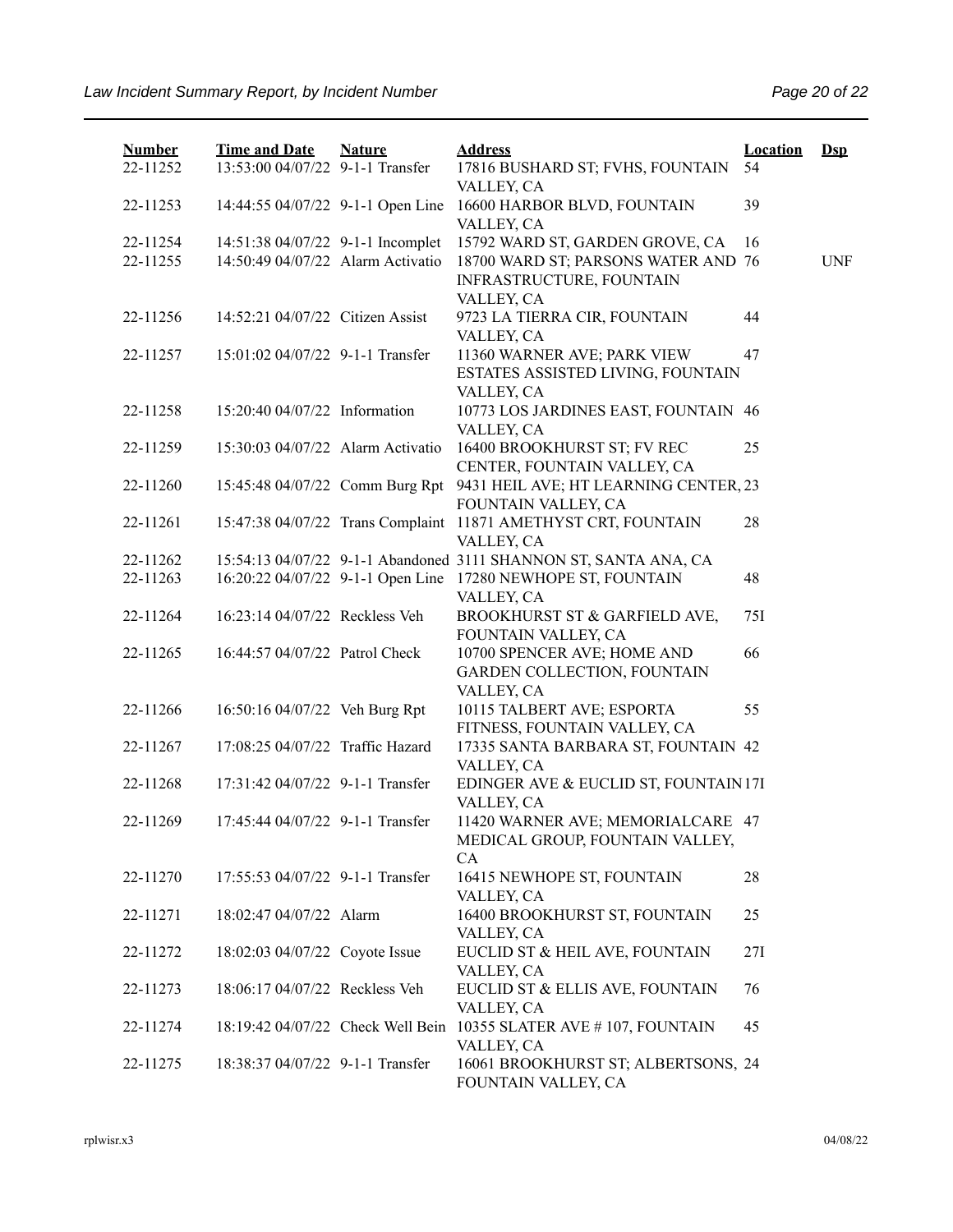| <b>Number</b> | <b>Time and Date</b>                        | <b>Nature</b> | <b>Address</b>                                                               | <b>Location</b> | $\mathbf{Dsp}$ |
|---------------|---------------------------------------------|---------------|------------------------------------------------------------------------------|-----------------|----------------|
| 22-11276      | 18:39:52 04/07/22 Abandoned Veh             |               | 11383 STONECRESS AVE, FOUNTAIN<br>VALLEY, CA                                 | 37              |                |
| 22-11277      | 18:54:28 04/07/22 Signal Issue              |               | EDINGER AVE & MAGNOLIA ST,<br>FOUNTAIN VALLEY, CA                            | 23              |                |
| 22-11278      | 18:57:45 04/07/22 Follow Up                 |               | 9475 HEIL AVE # C, FOUNTAIN VALLEY, 23<br><b>CA</b>                          |                 |                |
| 22-11279      | 18:59:33 04/07/22 Trans Complaint           |               | 16400 BROOKHURST ST; FV REC<br>CENTER, FOUNTAIN VALLEY, CA                   | 25              |                |
| 22-11280      | 19:38:54 04/07/22 Reckless Veh              |               | BROOKHURST ST & GARFIELD AVE,<br>FOUNTAIN VALLEY, CA                         | OUT75           |                |
| 22-11281      | 19:42:42 04/07/22 Abandoned Veh             |               | 8515 RHOADS CIR, FOUNTAIN VALLEY, 62<br><b>CA</b>                            |                 |                |
| 22-11282      | 19:40:19 04/07/22 Patrol Check              |               | TALBERT AVE & MAGNOLIA ST,<br>FOUNTAIN VALLEY, CA                            | 53I             |                |
| 22-11283      | 19:52:42 04/07/22 Alarm Activatio           |               | 18448 WARD ST, FOUNTAIN VALLEY, CA66                                         |                 |                |
| 22-11284      | 20:04:55 04/07/22 9-1-1 Open Line           |               | 17110 BROOKHURST ST; CHAMPIONS<br>BOWLING AND EMBROIDERY,                    | 45              |                |
|               |                                             |               | FOUNTAIN VALLEY, CA                                                          |                 |                |
| 22-11285      | 20:21:39 04/07/22 Petty Theft Now           |               | 17136 MAGNOLIA ST; CVS, FOUNTAIN<br>VALLEY, CA                               | 43              |                |
| 22-11286      | 20:35:54 04/07/22 Trf Acc/Unk Inj           |               | HEIL AVE & BUSHARD ST, FOUNTAIN<br>VALLEY, CA                                | 24I             |                |
| 22-11287      | 20:58:04 04/07/22 Check Well Bein           |               | 17300 NEWHOPE ST; PUBLIC STORAGE, 48<br>FOUNTAIN VALLEY, CA                  |                 |                |
| 22-11288      | 21:15:48 04/07/22 Trf Acc/Unk Inj           |               | WARNER AVE & SAN MATEO ST,<br>FOUNTAIN VALLEY, CA                            | 45              |                |
| 22-11289      | 21:33:59 04/07/22 Domestic Disput           |               | 17475 BROOKHURST ST; ARCO AMPM,<br>FOUNTAIN VALLEY, CA                       | 44              |                |
| 22-11290      | 22:23:24 04/07/22 Patrol Check              |               | 9105 RECREATION CIR; FV SKATING<br>CENTER, FOUNTAIN VALLEY, CA               | 33              |                |
| 22-11291      | 22:33:53 04/07/22 Citizen Assist            |               | 8956 WARNER AVE; SMART AND FINAL, 42<br>FOUNTAIN VALLEY, CA                  |                 |                |
| 22-11292      | 22:36:25 04/07/22 Traffic Stop              |               | BROOKHURST ST & SLATER AVE; N OF 45I<br>ARCO, FOUNTAIN VALLEY, CA            |                 |                |
| 22-11293      | 22:39:51 04/07/22 Vehicle Check             |               | 18579 BROOKHURST ST; ALBERTSONS, 74<br>FOUNTAIN VALLEY, CA                   |                 |                |
| 22-11294      | 23:04:51 04/07/22 Patrol Check              |               | FOUNTAIN SKATe cENTER,,                                                      |                 |                |
| 22-11295      |                                             |               | 23:14:00 04/07/22 9-1-1 Abandoned 16928 MT HANNA CIR, FOUNTAIN<br>VALLEY, CA | 34              |                |
| 22-11296      | 23:12:26 04/07/22 Domestic Disput           |               | SHADBUSH ST & DANDELION AVE,<br>FOUNTAIN VALLEY, CA                          | 24              |                |
| 22-11297      | 23:17:48 04/07/22 Keep The Peace            |               | 9930 SLATER AVE; SONESTA ES SUITES 54<br>HOTEL, FOUNTAIN VALLEY, CA          |                 |                |
| 22-11298      | 23:40:03 04/07/22 Patrol Check              |               | 10265 LA HACIENDA AVE # G,<br>FOUNTAIN VALLEY, CA                            | 45              |                |
|               | <b>Total Incidents for This Agency: 510</b> |               |                                                                              |                 |                |

Total reported: 510